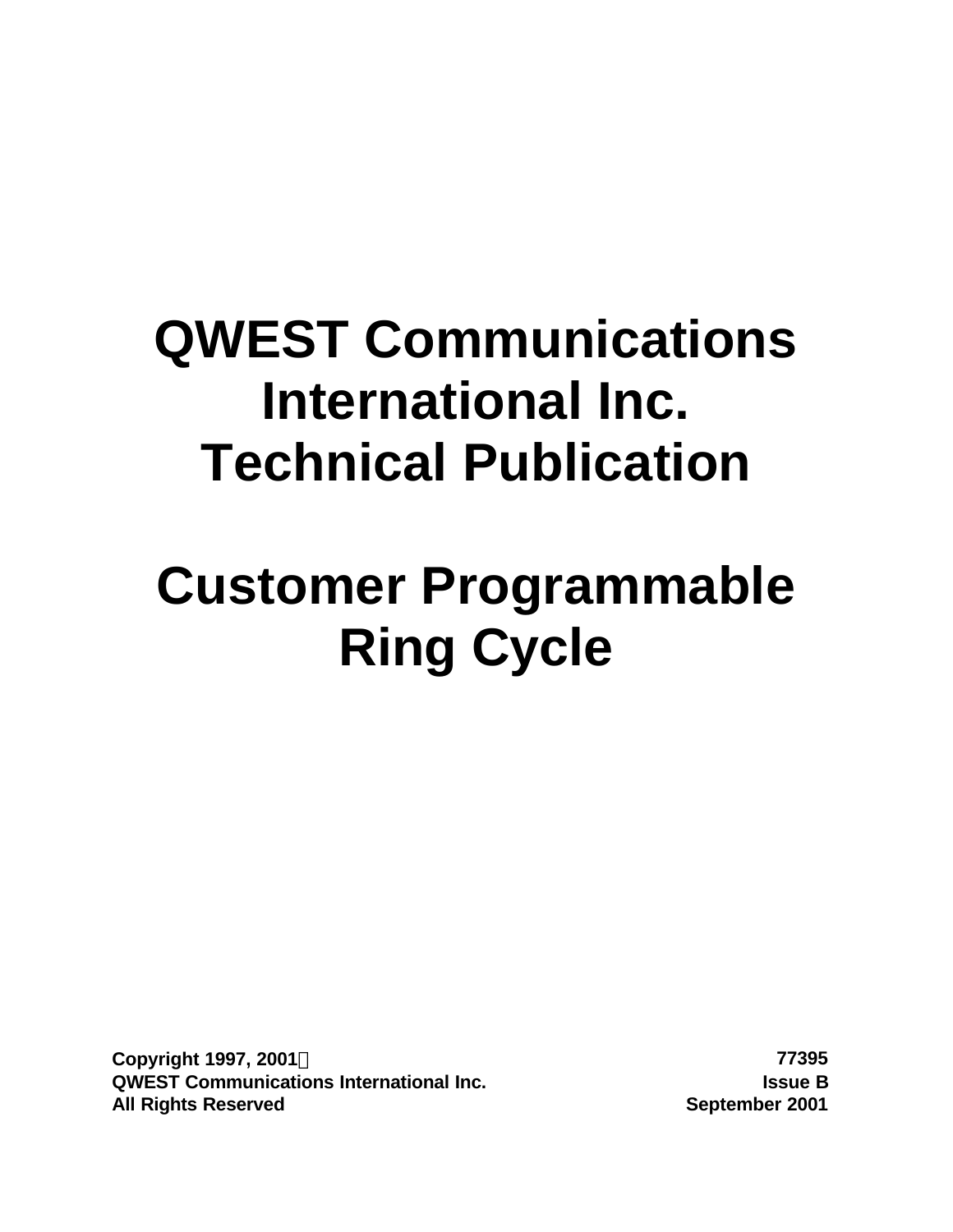#### NOTICE

This document provides a technical description of Customer Programmable Ring Cycle (CPRC) that allows access to QWEST's Ring Control Gateway (RCG). The RCG allows customers or their agents ("Customer"), such as an Enhanced Service Provider (ESP), to change their ring cycle for Call Forwarding Don't Answer. The RCG brokers ring cycle change requests to the operational support system that changes the ring cycle. Connection to the RCG is via dedicated digital data service from the ESP through a TCP/IP interface. Additional information in respect to digital data service can be found in QWEST Communications International Inc. Technical Publication 77204, *QWEST Digital Data Service Product Description, Applications, and Interface Combinations* and QWEST Communications International Inc. Technical Publication 77312, *QWEST Digital Data Service Technical Description.*

QWEST Communications International Inc. reserves the right to revise this document for any reason, including but not limited to, conformity with standards promulgated by various governmental or regulatory agencies; utilization of advances in the state of the technical arts; or to reflect changes in the design of equipment, techniques, or procedures described or referred to herein.

Liability to anyone arising out of use or reliance upon any information set forth herein is expressly disclaimed, and no representation or warranties, expressed or implied, are made with respect to the accuracy or utility of any information set forth herein.

This document is not to be construed as a suggestion to any manufacturer to modify or change any of its products, nor does this publication represent any commitment by QWEST Communications International, Inc. to purchase any specific products. Further, conformance to this publication does not constitute a guarantee of a given supplier's equipment and/or it's associated documentation.

Ordering information for QWEST Publications can be obtained from the Reference Section of this document.

If further information is required, please contact:

QWEST Communications International Inc. Manager – New Services Planning 700 W. Mineral Ave. MN-F15.15 Littleton, CO 80120 (303) 707-7107 (303) 707-9497 Fax # E-mail: jhsmit2@qwest.com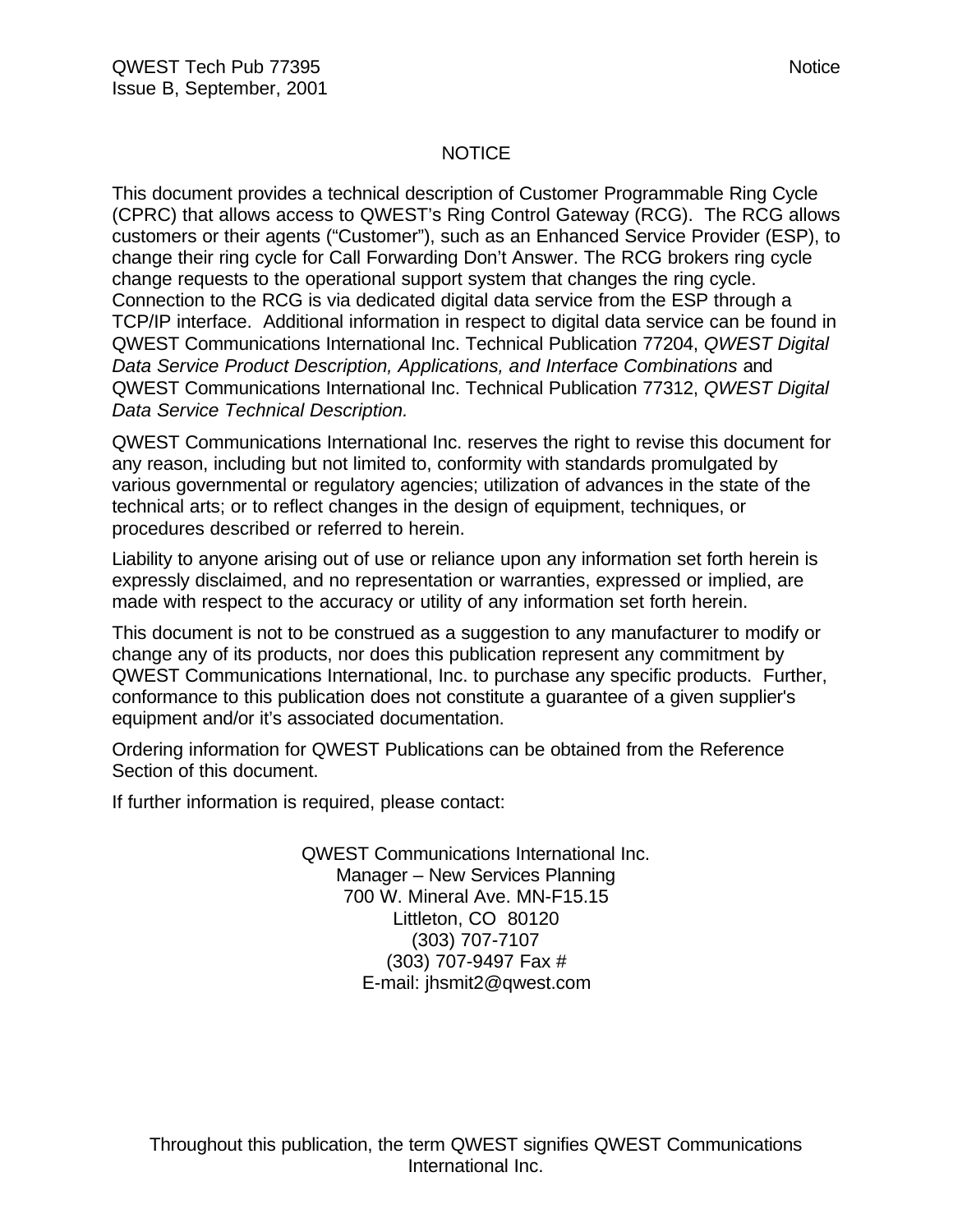#### COMMENTS on PUB 77395

#### PLEASE TEAR OUT AND SEND YOUR COMMENTS/SUGGESTIONS TO:

QWEST Corporation Manager – New Services Planning 700 W. Mineral Ave. MN-F15.15 Littleton, CO 80120 (303) 707-7107 (303) 707-9497 Fax # E-mail: jhsmit2@qwest.com

Information from you helps us to improve our Publications. Please take a few moments to answer the following questions and return to the above address.

| Was this Publication valuable to you in understanding  |      |      |
|--------------------------------------------------------|------|------|
| The technical parameters of our service?               | YES. | NO.  |
| Was the information accurate and up-to-date?           | YES. | NO.  |
| Was the information easily understood?                 | YES  | NO.  |
| Were the contents logically sequenced?                 | YES  | NO - |
| Were the tables and figures understandable and helpful | YES  | NO.  |
| Were the pages legible?                                | YES  | NO.  |

If you answered NO to any of the questions and/or if you have any other comments or suggestions, please explain:

\_\_\_\_\_\_\_\_\_\_\_\_\_\_\_\_\_\_\_\_\_\_\_\_\_\_\_\_\_\_\_\_\_\_\_\_\_\_\_\_\_\_\_\_\_\_\_\_\_\_\_\_\_\_\_\_\_\_\_\_\_\_\_\_\_\_\_\_\_\_ \_\_\_\_\_\_\_\_\_\_\_\_\_\_\_\_\_\_\_\_\_\_\_\_\_\_\_\_\_\_\_\_\_\_\_\_\_\_\_\_\_\_\_\_\_\_\_\_\_\_\_\_\_\_\_\_\_\_\_\_\_\_\_\_\_\_\_\_\_\_

| (Attach additional sheet, if necessary) |                     |  |  |  |
|-----------------------------------------|---------------------|--|--|--|
| Name                                    | Date ______________ |  |  |  |
| Company                                 |                     |  |  |  |
| <b>Address</b>                          |                     |  |  |  |
| <b>Telephone Number</b>                 |                     |  |  |  |
| E-Mail                                  |                     |  |  |  |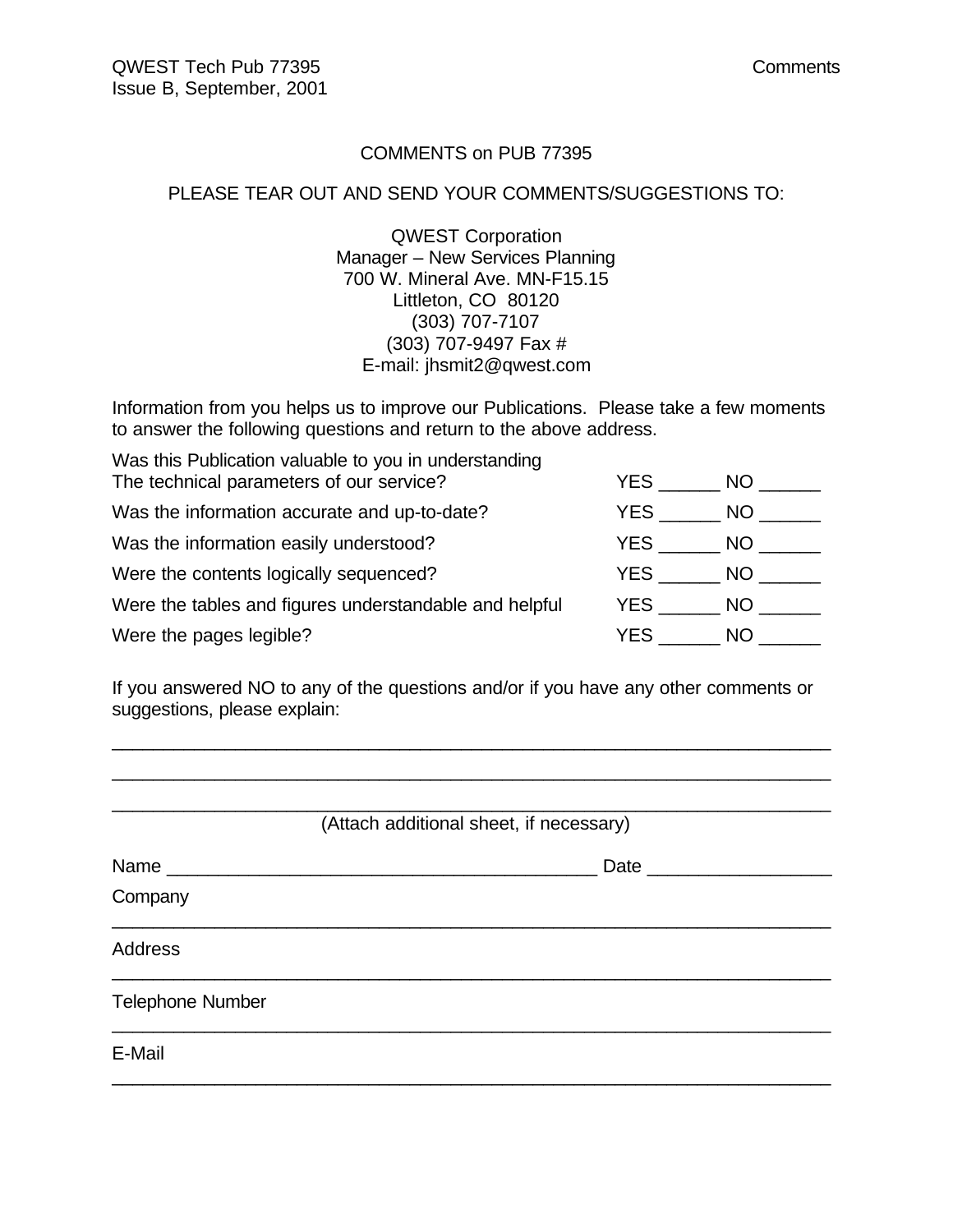# **Chapter and Section**

### Page

| 1. |     |                                                           | $1 - 1$ |
|----|-----|-----------------------------------------------------------|---------|
|    | 1.1 |                                                           | $1 - 1$ |
|    | 1.2 |                                                           | $1 - 1$ |
|    | 1.3 |                                                           | $1 - 1$ |
|    | 1.4 |                                                           | $1 - 1$ |
|    |     | 1.4.1                                                     | $1 - 1$ |
|    |     | 1.4.2                                                     | $1 - 1$ |
|    |     |                                                           | $1 - 1$ |
|    | 1.5 |                                                           | $1 - 2$ |
| 2. |     |                                                           | $2 - 1$ |
|    | 2.1 |                                                           | $2 - 1$ |
|    | 2.2 |                                                           | $2 - 1$ |
|    |     | 2.2.1                                                     | $2 - 1$ |
|    |     |                                                           | $2 - 2$ |
|    |     | 2.2.3 Status of an Earlier Request to Change a Ring Cycle | $2 - 2$ |
|    | 2.3 |                                                           | $2 - 2$ |
|    | 2.4 |                                                           | $2 - 3$ |
|    | 2.5 |                                                           | $2 - 3$ |
|    | 2.6 |                                                           | $2 - 3$ |
|    | 2.7 |                                                           | $2 - 3$ |
|    | 2.8 |                                                           | $2 - 3$ |
| 3. |     |                                                           | $3 - 1$ |
|    | 3.1 |                                                           | $3 - 1$ |
|    | 3.2 |                                                           | $3 - 1$ |
|    | 3.3 |                                                           | $3 - 2$ |
|    |     |                                                           | $3 - 2$ |
|    |     |                                                           | $3 - 2$ |
|    | 3.4 |                                                           | $3 - 2$ |
|    |     | 3.4.1                                                     | $3 - 2$ |
|    |     |                                                           | $3 - 2$ |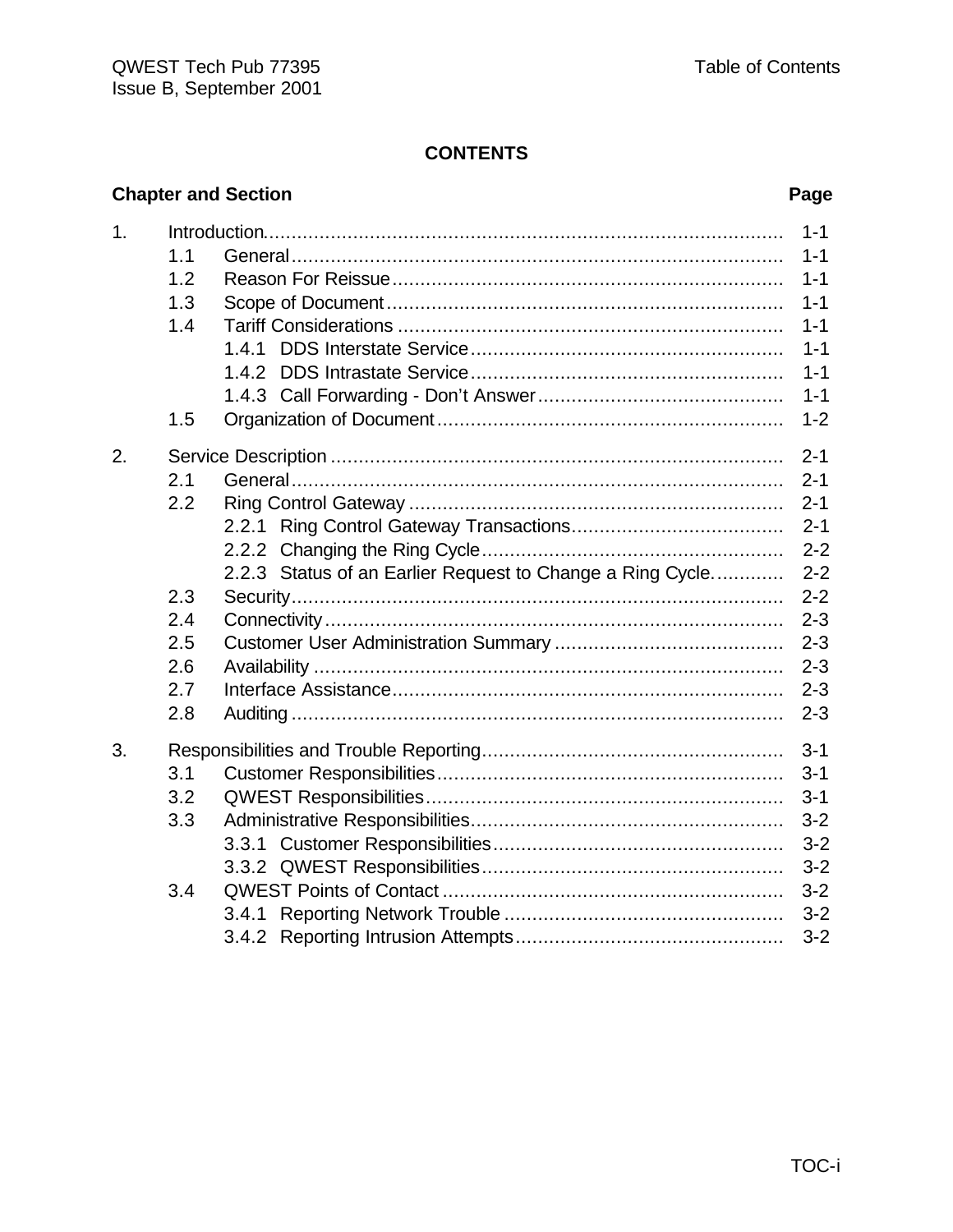# **CONTENTS** (Continued)

|                |     | <b>Chapter and Section</b>                                       | Page    |
|----------------|-----|------------------------------------------------------------------|---------|
| 4.             |     |                                                                  | $4 - 1$ |
|                | 4.1 |                                                                  | $4 - 1$ |
|                |     |                                                                  | $4 - 1$ |
|                |     |                                                                  | $4 - 1$ |
|                |     |                                                                  | $4 - 1$ |
|                |     |                                                                  | $4 - 1$ |
|                |     |                                                                  | $4 - 1$ |
|                | 4.2 |                                                                  | $4 - 2$ |
|                | 4.3 |                                                                  | $4 - 2$ |
|                |     | 4.3.1 Change Ring Cycle Request (from the Customer application). | $4 - 2$ |
|                |     | 4.3.2 Change Ring Cycle Acknowledgment (returned from RCG)       | $4 - 3$ |
|                |     | 4.3.3 Change Ring Cycle Completion (returned from RCG)           | $4 - 4$ |
|                | 4.4 |                                                                  | $4 - 5$ |
|                |     | 4.4.1 Status of Request (from Customer application)              | $4 - 5$ |
|                |     | 4.4.2 Status of Request Acknowledgment (from RCG)                | $4 - 5$ |
|                |     | 4.4.3 Status of Request Completion (returned from RCG)           | $4 - 6$ |
| 5.             |     | Network Channel (NC) and Network Channel Interface (NCI) Codes   | $5 - 1$ |
|                | 5.1 |                                                                  | $5 - 1$ |
|                |     |                                                                  | $5 - 1$ |
|                |     |                                                                  | $5 - 1$ |
|                | 5.2 |                                                                  | $5 - 1$ |
|                |     |                                                                  | $5-2$   |
|                |     |                                                                  | $5 - 2$ |
|                |     |                                                                  | $5 - 2$ |
|                | 5.3 |                                                                  | $5 - 3$ |
|                |     |                                                                  | $5 - 3$ |
|                |     |                                                                  | $5 - 4$ |
|                | 5.4 |                                                                  | $5-5$   |
| 6.             |     |                                                                  | $6 - 1$ |
|                | 6.1 |                                                                  | $6 - 1$ |
|                | 6.2 |                                                                  | $6 - 2$ |
| 7 <sub>1</sub> |     |                                                                  | $7 - 1$ |
|                | 7.1 | American National Standards Institute Documents                  | $7 - 1$ |
|                | 7.2 |                                                                  | $7 - 1$ |
|                | 7.3 |                                                                  | $7 - 1$ |
|                | 7.4 |                                                                  | $7 - 1$ |
|                | 7.5 |                                                                  | $7 - 2$ |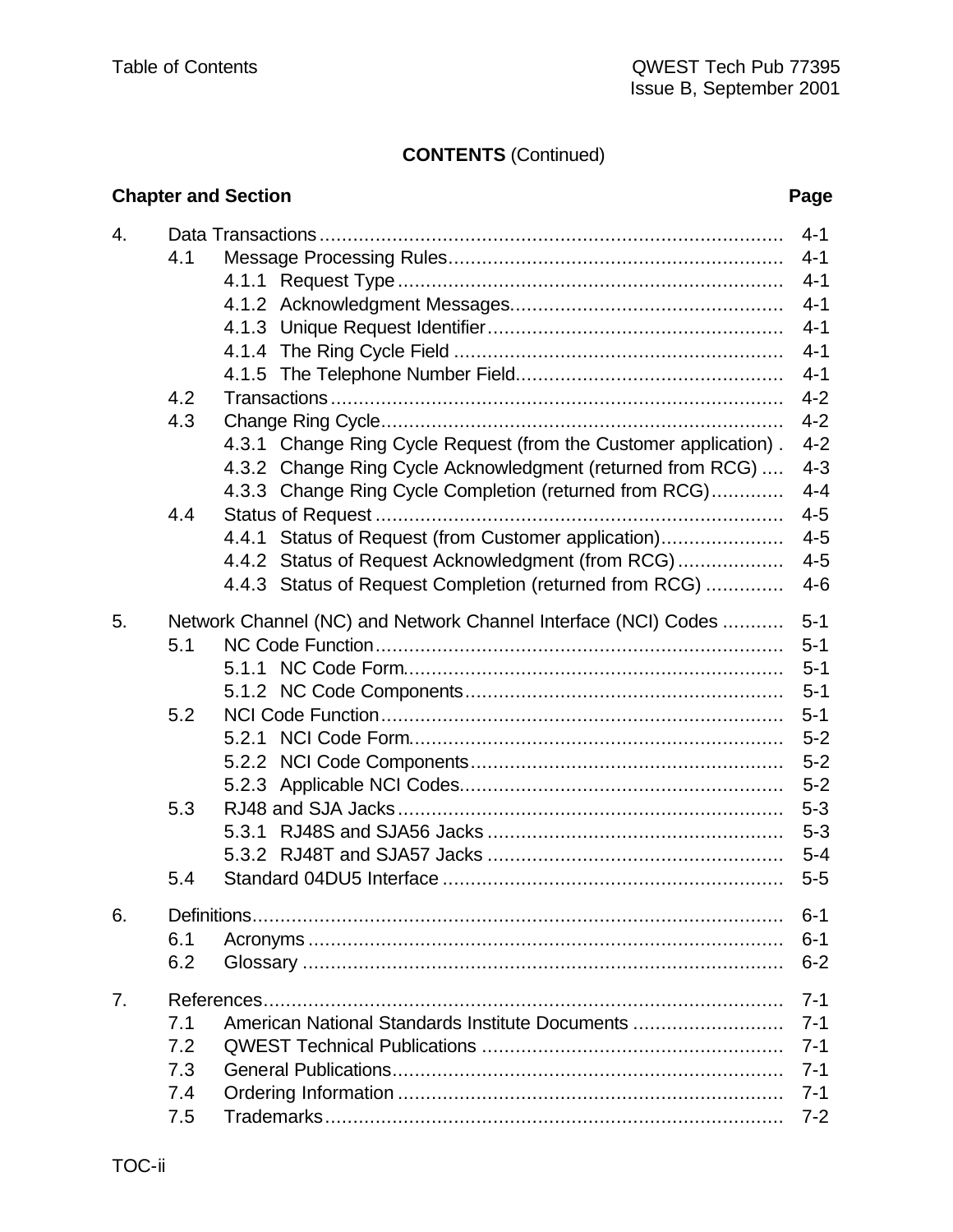# **CONTENTS** (Continued)

| Page |
|------|
|      |
|      |
|      |
|      |
|      |

### **Tables**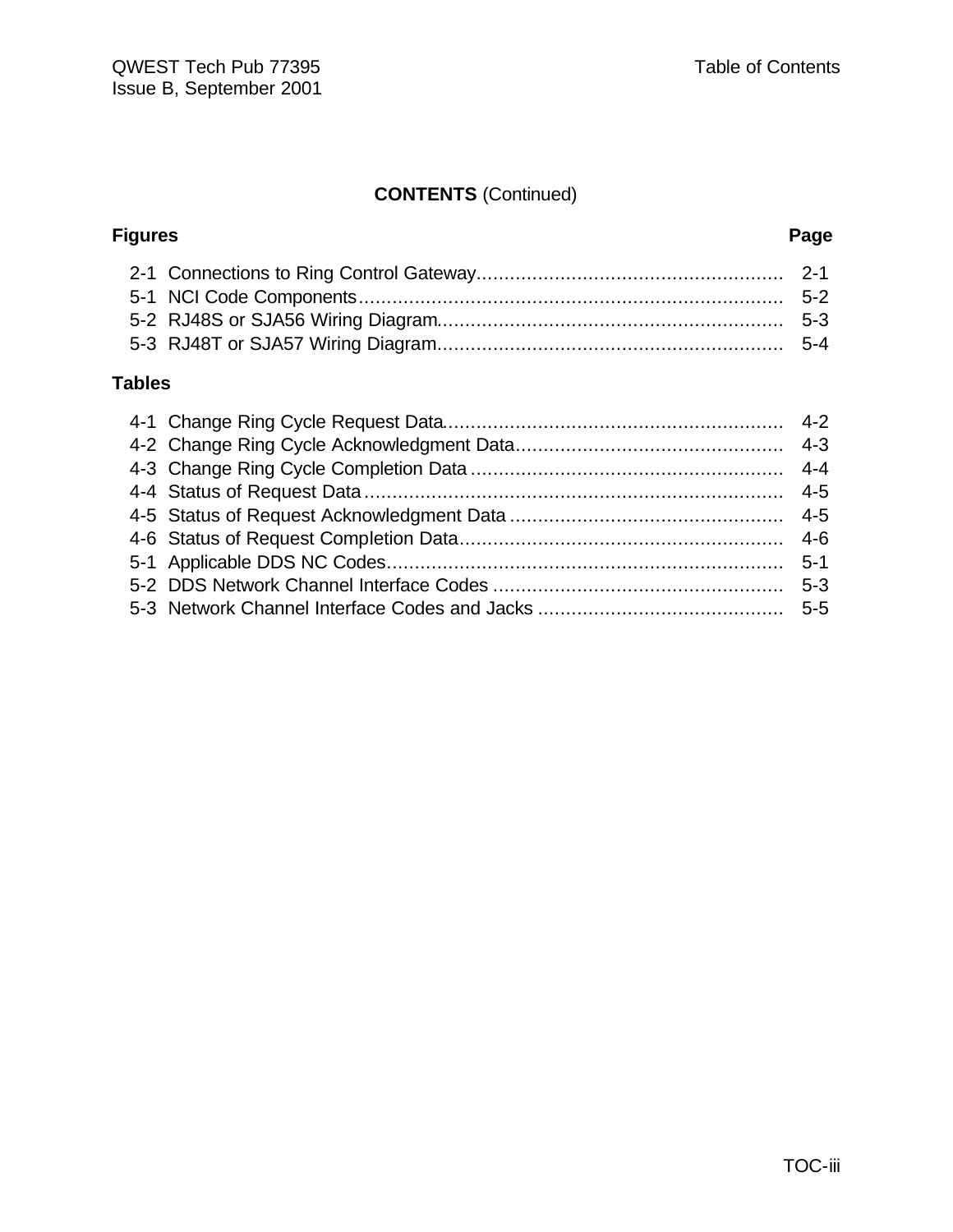# **Chapter and Section Page**

| 1.5 |  |
|-----|--|
|     |  |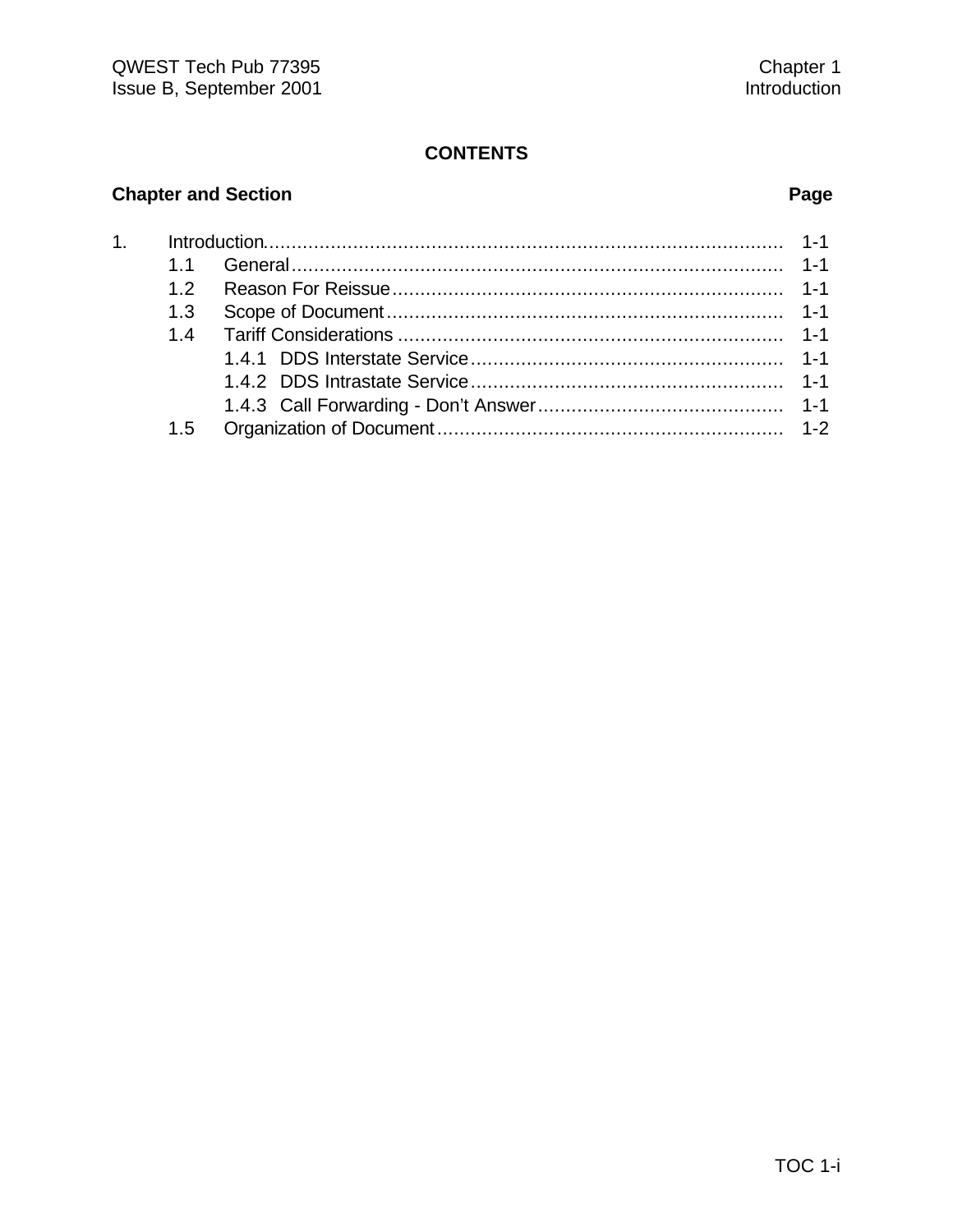#### **1. Introduction**

#### **1.1 General**

This document provides a technical description of Customer Programmable Ring Cycle (CPRC) that allows access to QWEST's Ring Control Gateway (RCG). The RCG allows customers or their agents "Customer", such as an Enhanced Service Provider (ESP), to change their ring cycle for Call Forwarding Don't Answer. The RCG brokers ring cycle change requests to the operational support system that changes the ring cycle. Connection to the RCG is via dedicated digital data service through a TCP/IP interface.

Additional information in respect to digital data service can be found in QWEST Communications, Inc. Technical Publication 77204, *QWEST Digital Data Service Product Description, Applications, and Interface Combinations* and QWEST Communications, Inc. Technical Publication 77312, *QWEST Digital Data Service Technical Description.*

#### **1.2 Reason For Reissue**

To show QWEST Communications International Inc. as the owner of this publication and the one to contact concerning the content.

#### **1.3 Scope of Document**

This publication provides:

- Network Interface Description
- Service Description
- Summary of Network Channel Interface codes encountered when ordering this service.
- Typical applications

#### **1.4 Tariff Considerations**

#### **1.4.1 DDS Interstate Service**

Circuit connects to a Carrier for transport across state or Local Access and Transport Area (LATA) boundaries. Interstate service for private line digital data service is purchased out of the Federal Communications Commission Tariff #5, Section 7.

#### **1.4.2 DDS Intrastate Service**

Circuit connects for transport within a LATA boundary. Intrastate service for private line digital data service is purchased from the state private line tariffs, merged tariffs or other state specific documents.

#### **1.4.3 Call Forwarding - Don't Answer**

Allows a customer to have incoming calls forwarded to another number. Service is available on an intrastate basis.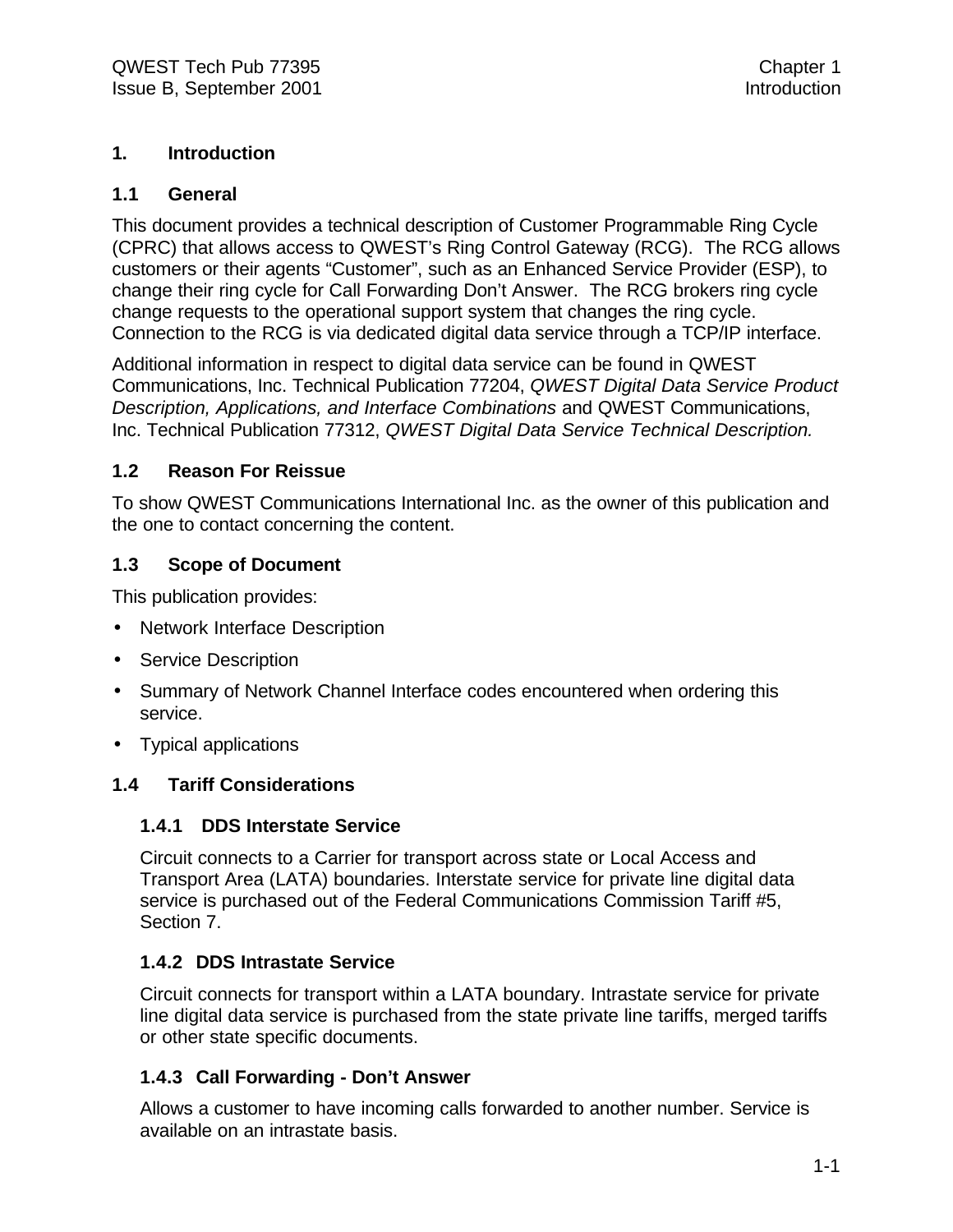#### **1.5 Organization of Document**

This document is organized in the following manner:

- Chapter 1 **Introduction,** provides the purpose and scope of the publication, and its organization.
- Chapter 2 **Service Description,** provides the description of the service, its options, along with information about some related services.
- Chapter 3 **Responsibilities and Trouble Reporting,** establishes responsibilities in provisioning this service.
- Chapter 4 **Data Transactions,** establishes the rules for valid request messages.
- Chapter 5 **Network Channel and Network Channel Interfaces,** provides the network channel interfaces applicable for ordering the data link.
- Chapter 6 **Definitions,** includes a list of acronyms and a glossary of terms used in this publication.
- Chapter 7 **References,** provides a list of documents referenced in this publication along with ordering information and trademark information.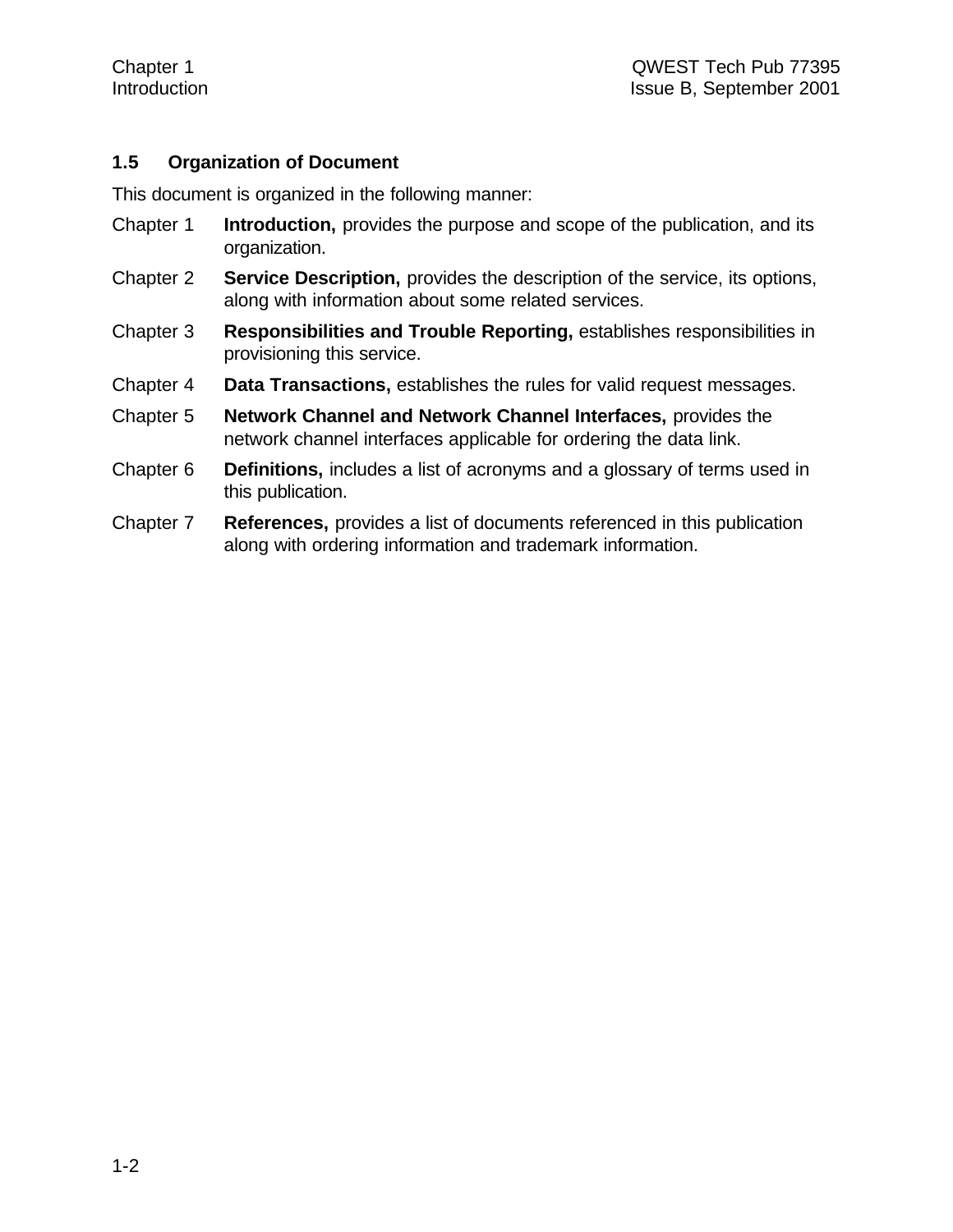# **Chapter and Section Page**

| 2.             |     | $2 - 1$ |
|----------------|-----|---------|
|                | 2.1 |         |
|                | 2.2 | $2 - 1$ |
|                |     |         |
|                |     |         |
|                |     |         |
|                | 2.3 | $2 - 2$ |
|                | 2.4 | $2 - 3$ |
|                | 2.5 |         |
|                | 2.6 | $2 - 3$ |
|                | 27  | $2 - 3$ |
|                | 2.8 | $2 - 3$ |
| <b>Figures</b> |     |         |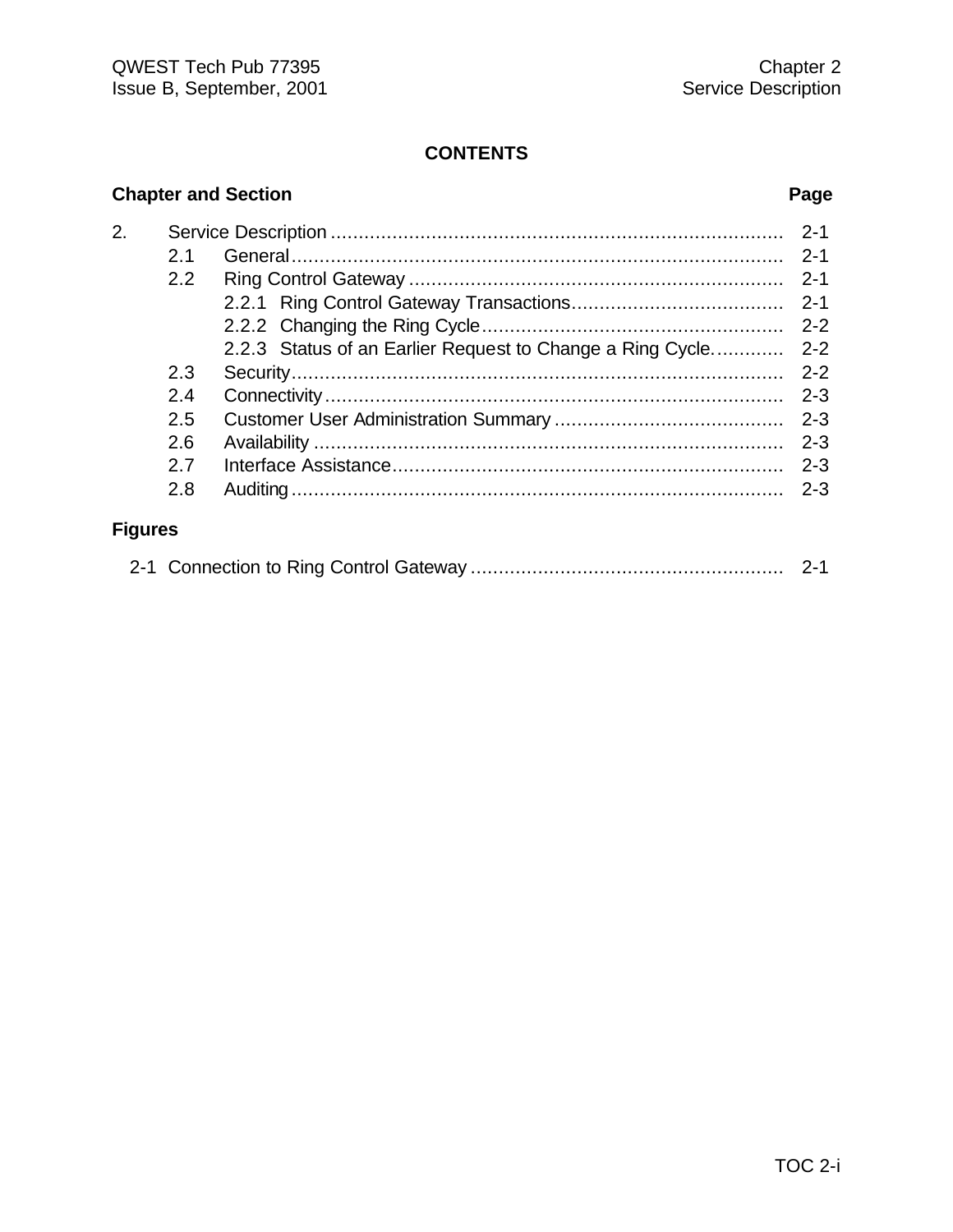#### **2. Service Description**

#### **2.1 General**

Customer Programmable Ring Cycle (CPRC) allows access to the QWEST network. The Ring Control Gateway (RCG) allows Customer to change their ring cycle for Call Forwarding Don't Answer. The ring cycle is the number of ring cycles that is generated before an incoming call is forwarded to an application such as voice mail.

Customer will access the QWEST Communications Inc. network by establishing a private line digital data circuit from the Customer's Operational Support System (OSS) to the QWEST Communications, Inc.'s RCG. See Figure 2-1.



**Figure 2-1** Connection to Ring Control Gateway

#### **2.2 Ring Control Gateway**

The Ring Control Gateway will use Transmission Control Protocol/Internet Protocol (TCP/IP) and Sockets for communication between the Customer's programs and the RCG Server. The RCG server will accept a socket connection request through a firewall from the Customer's client computer.

#### **2.2.1 Ring Control Gateway Transactions**

Transactions between Customer and the RCG will consist of three discrete message types

- Request from Customer
- Acknowledgment from the RCG
- Response from the RCG indicating completion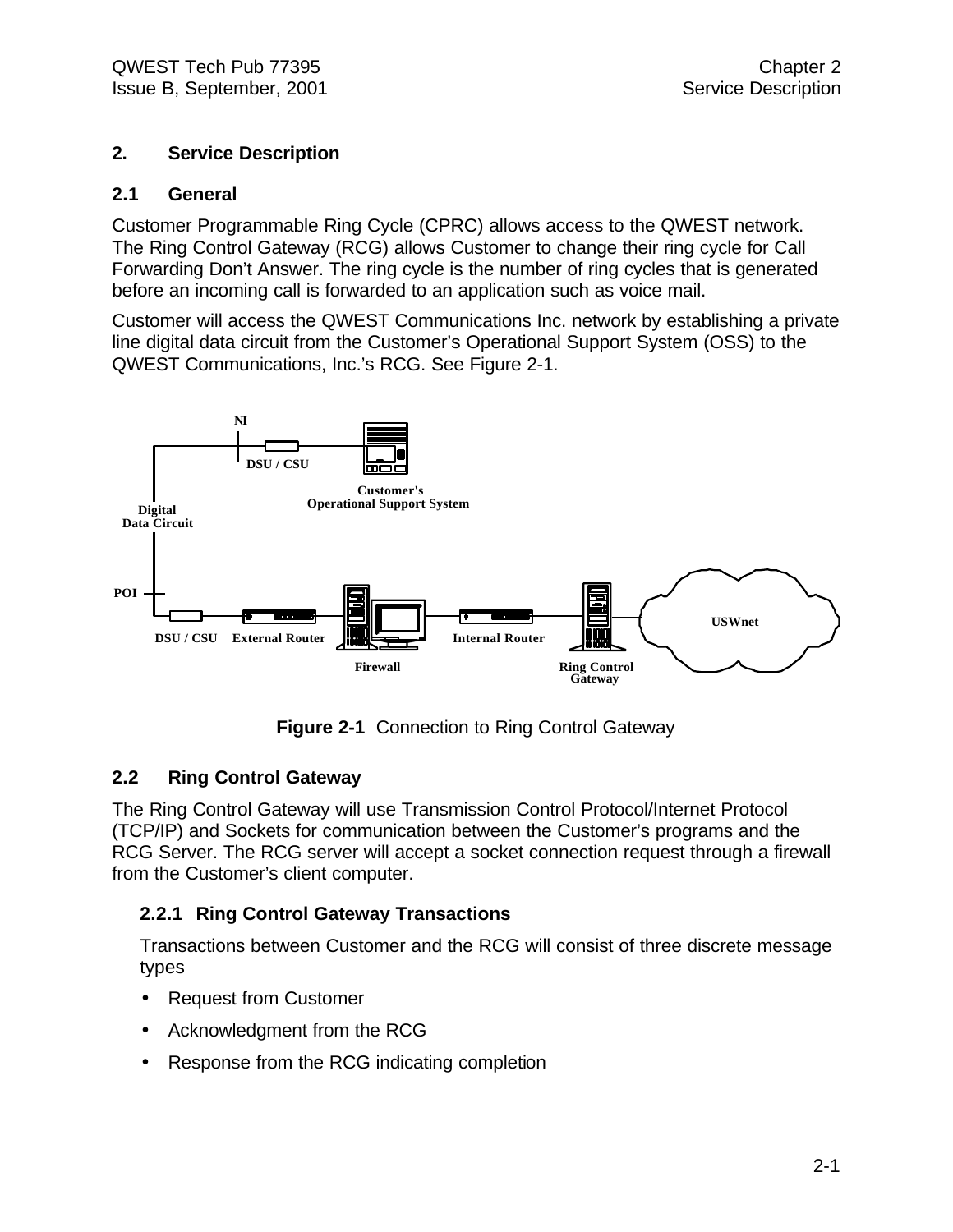The RCG server 'listens' for Customer connection attempts at a predetermined IP/port combination. Upon receiving a connection request, the RCG compares the requestor's IP address to IP addresses on the access control list. Those IP addresses on the list are allowed to connect, those not on the list are disconnected and a security event is logged. Only one connection per Customer is allowed.

Customer requests will be received and acknowledged by the RCG. Valid requests receive a positive acknowledgement, invalid requests receive a negative acknowlegement with an explanation code. Only succesfully acknowledged requests are processed. Upon completion of the request, a reply message with a corresponding status code is sent to Customer indicating success or failure.

Customer establishes the connection to the RCG server and can terminate that connection at any time. The RCG server cannot establish connections to Customer and will hold outstanding reply messsages until Customer reconnects, at which time all outstanding replies are sent.

#### **2.2.2 Changing the Ring Cycle**

The ring cycle change request specifies a value, between 1 and 8 inclusive, that is the number of ring cycles occurring before the call is forwarded.

#### **2.2.3 Status of an Earlier Request to Change a Ring Cycle.**

This function allows the requesting Customer to determine the progress of an earlier ring cycle change request. The current status of the specified ring cycle change request is returned to Customer.

#### **2.3 Security**

Access to the RCG is allowed only from pre-authorized hosts. User authentication is not required, because each private line will be used by only one Customer.

Access into the RCG on the QWEST network will be controlled by IP access control lists at a firewall. Before using CPRC service, Customer will provide the IP addresses of client computers that will connect to the RCG. Protection from other computers within the QWEST network will be controlled by an access control list internal to the RCG.

QWEST reserves the right to establish control mechanisms including, but not limited to, limits in daily volumes of RCG change requests per Customer and identification of authorized telephone numbers.

In the case of intrusions that may affect QWEST systems or networks, please contact your QWEST service representative.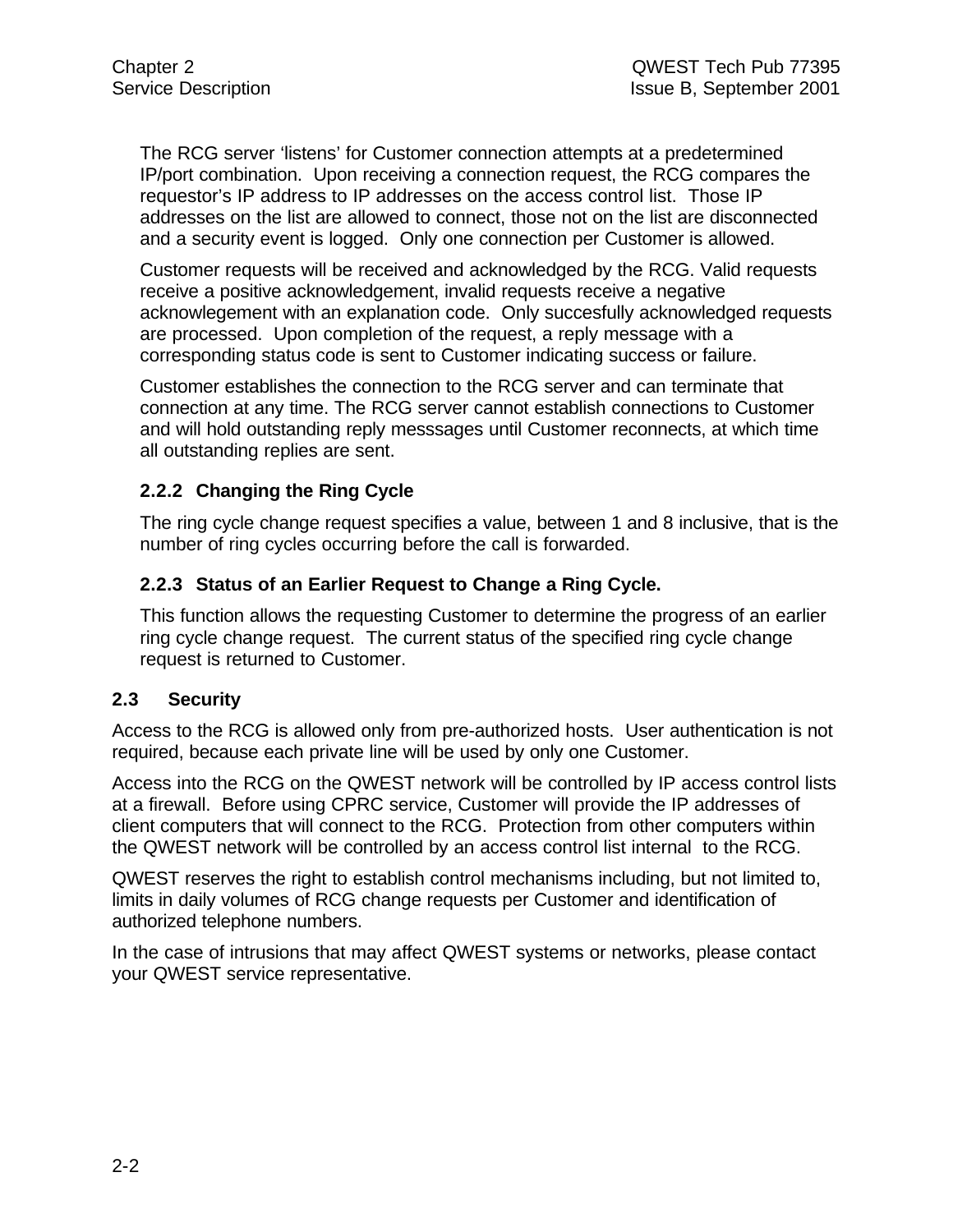### **2.4 Connectivity**

Physical connectivity will be supported through digital data private-line access to QWEST Communications Inc. external routers.

Additional information in respect to QWEST Digital Data Services can be found in QWEST Technical Publication 77312, *QWEST Digital Data Service Technical Description,* and QWEST Technical Publication 77204, *QWEST Digital Data Service Product Description, Applications, and Interface Combinations*.

#### **2.5 Customer User Administration Summary**

Customers are responsible for preventing unauthorized access to QWEST Communications Network (USWNet), the RCG and all other QWEST information assets with this service.

If QWEST finds inappropriate access attempts or other inappropriate transactions originating from the Customer's network to the RCG, QWEST reserves the right to discontinue access from that Customer. Customer is responsible for all damages that directly or indirectly result from traffic that originates or is forwarded by their networks.

#### **2.6 Availability**

This feature is not available in all of QWEST Communications, Inc. central offices, nor available for every type of Call Forwarding Don't Answer. Availability of CPRC is restricted at this time to Customers whose telephone numbers are served by a 1AESS®, 5ESS<sup>®</sup> or DMS<sup>™</sup>100 central offices, with some specific central office exceptions.

The RCG will not be available at all times. Customer must be able to store requests, while periodically attempting to connect to the RCG. When the RCG becomes available and Customer establishes a connection, the requests would be submitted in the normal method.

QWEST Communications Inc. reserves the right to modify or withdraw this application as it deems necessary.

#### **2.7 Interface Assistance**

Application, connectivity, and access problems should be reported to Customer's QWEST representative.

#### **2.8 Auditing**

All transactions will be logged to provide audit trail information. The log record for each transaction will include, but is not limited to, customer name, action, affected telephone number, and status code for the transaction. Transaction records will be retained for at least 90 days.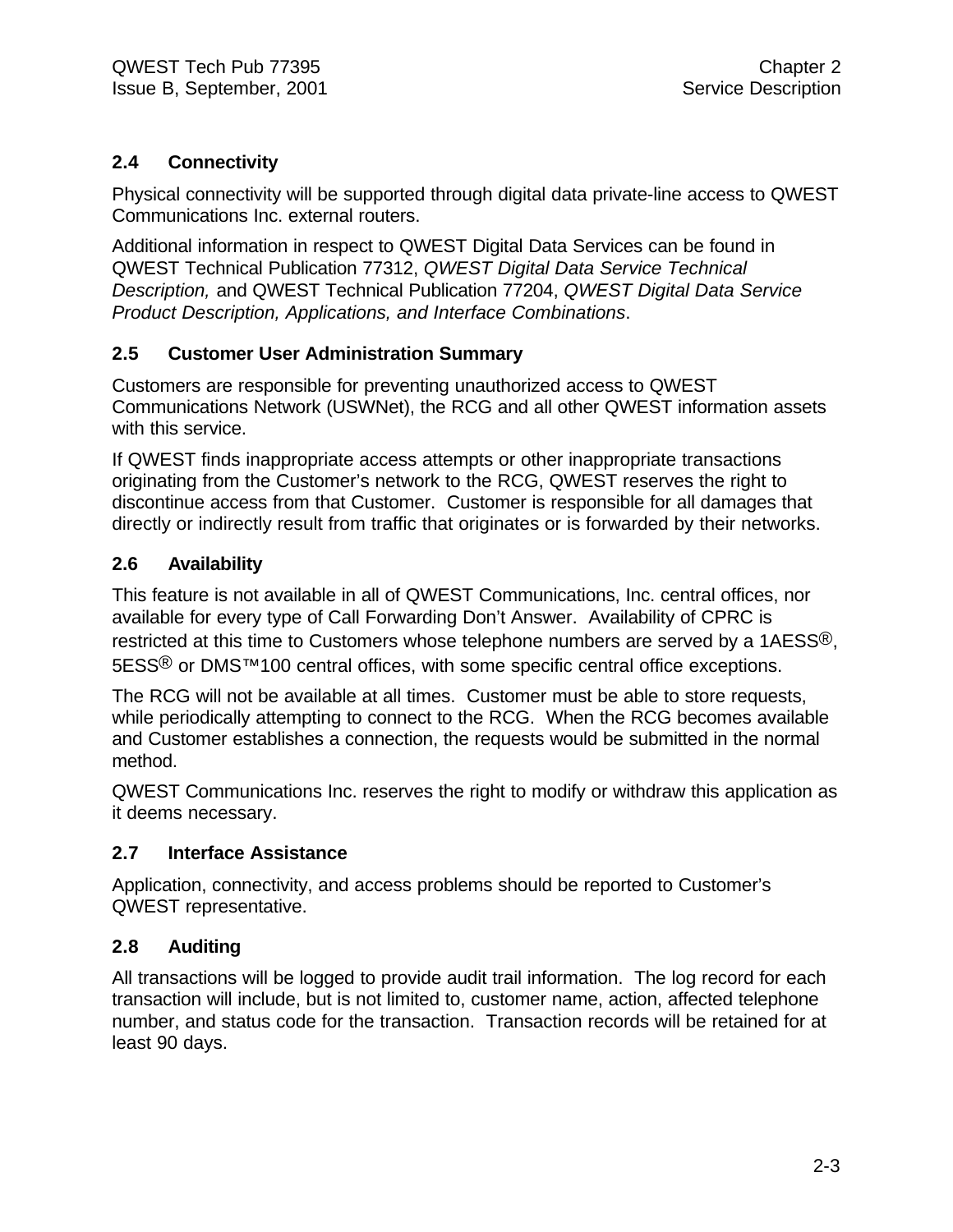### **Chapter and Section Page** 3. Responsibilities and Trouble Reporting...................................................... 3-1 3.1 Customer Responsibilities.............................................................. 3-1 3.2 QWEST Responsibilities................................................................ 3-1 3.3 Administrative Responsibilities........................................................ 3-2 3.3.1 Customer Responsibilities.................................................... 3-2 3.3.2 QWEST Responsibilities...................................................... 3-2 3.4 QWEST Points of Contact ............................................................. 3-2 3.4.1 Reporting Network Trouble .................................................. 3-2 3.4.2 Reporting Intrusion Attempts................................................ 3-2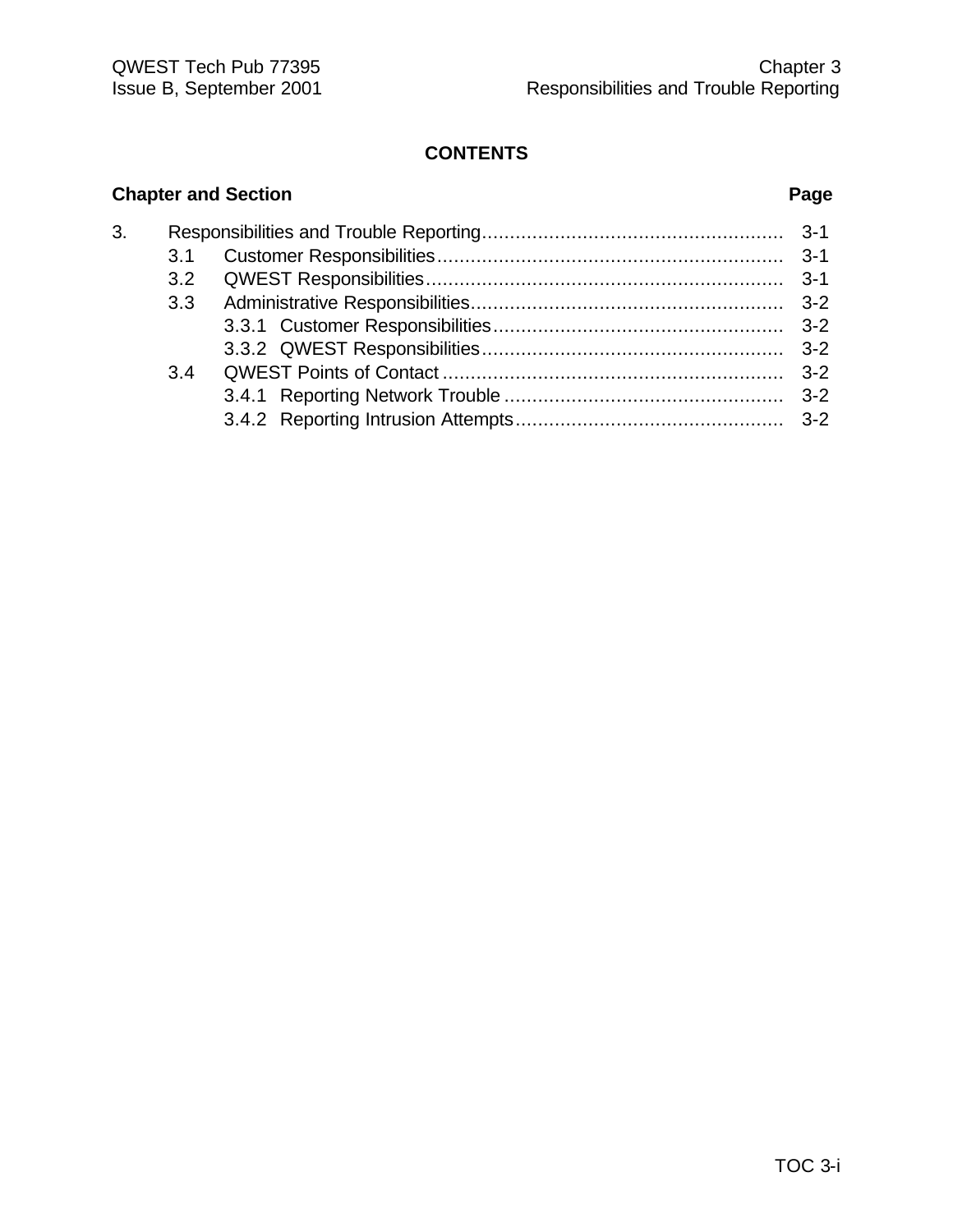#### **3. Responsibilities and Trouble Reporting**

#### **3.1 Customer Responsibilities**

Customer incurs the following responsibilities in order to access QWEST's network where the Ring Control Gateway (RCG) resides:

- Customer is responsible for ordering and maintaining the link between its location and the designated QWEST location network interface.
- Customer is responsible for ordering the data link between its location and the RCG.
- Customer must provide it's own equipment and DSU/CSU at its location.
- Customer must provide the IP addresses or Domain Name Server (DNS) names of their client computers that will be used to access the RCG server. Any IP address that cannot be identified will be denied access and will be reported as a violation.
- Customer is responsible for ensuring that all requests submitted to the RCG access only those phone numbers for which Customer has authorized access.
- Customer is responsible to only transmit a change ring cycle request or a request for status of a prior ring cycle change.

#### **3.2 QWEST Responsibilities**

QWEST incurs the following responsibilities in allowing the Customer access to the QWEST network:

- QWEST will install, configure, and maintain the RCG router and the RCG software.
- QWEST will provide the server's IP address, or DNS name, and port number no later than five working days before service is scheduled to begin.
- QWEST will establish internal methods for connecting to the RCG.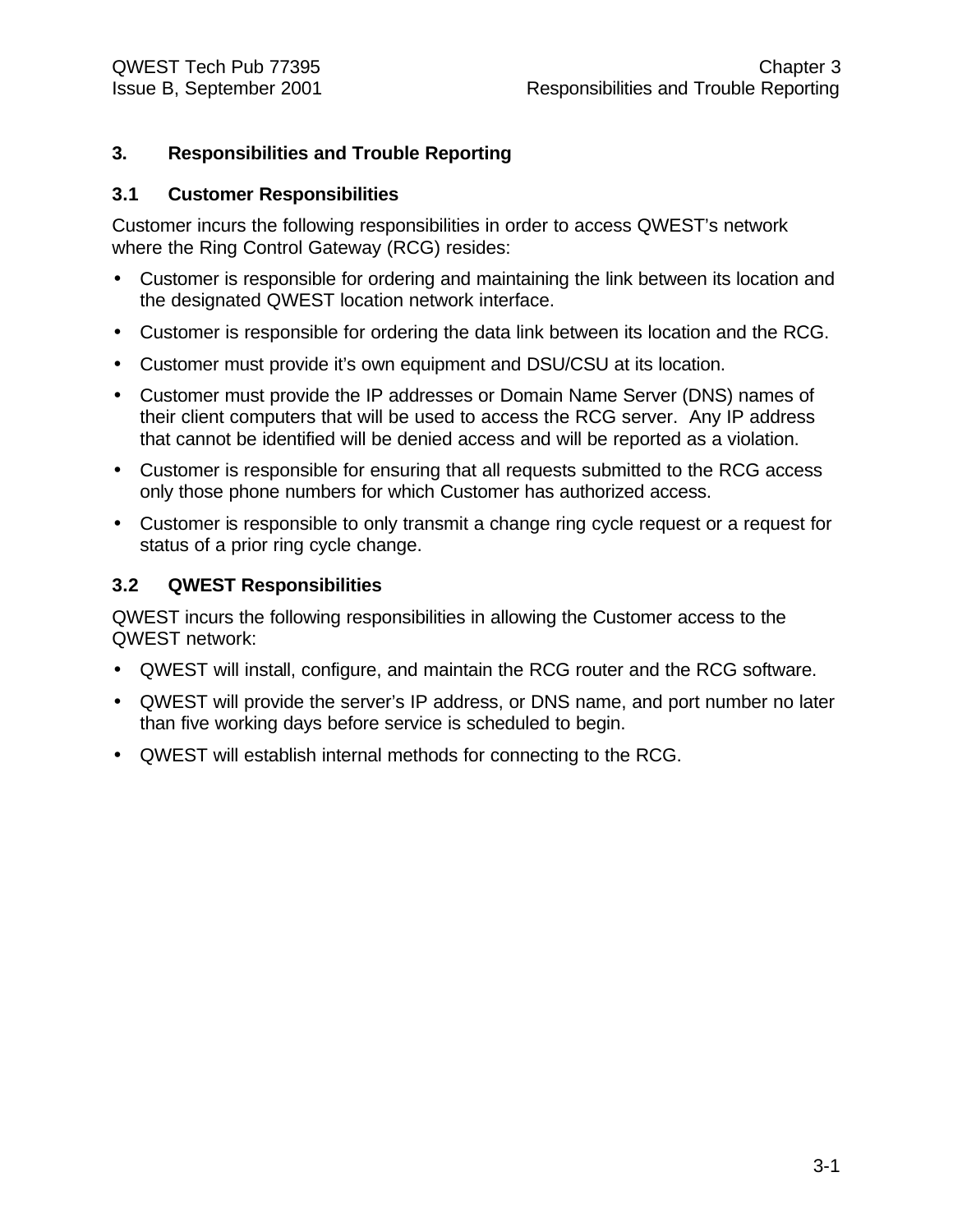#### **3.3 Administrative Responsibilities**

Administrative responsibilities are shared between QWEST and Customer, as discussed below.

#### **3.3.1 Customer Responsibilities**

- Customer will prevent intrusion attempts being launched from their network into the QWEST system, or the networks of their users.
- Customer will provide the IP address and port numbers of their client computers that access the RCG server.

#### **3.3.2 QWEST Responsibilities**

- QWEST will prevent intrusion attempts being launched from the QWEST system to the Customer's network.
- QWEST is responsible for the timely addition, change or removal of Customer access to the RCG.

#### **3.4 QWEST Points of Contact**

Call the following departments to report any RCG system problems as discussed below.

#### **3.4.1 Reporting Network Trouble**

To report network trouble, contact your QWEST Repair Service Representative.

#### **3.4.2 Reporting Intrusion Attempts**

To report an intrusion attempt into the CPRC system, contact your QWEST Service Representative.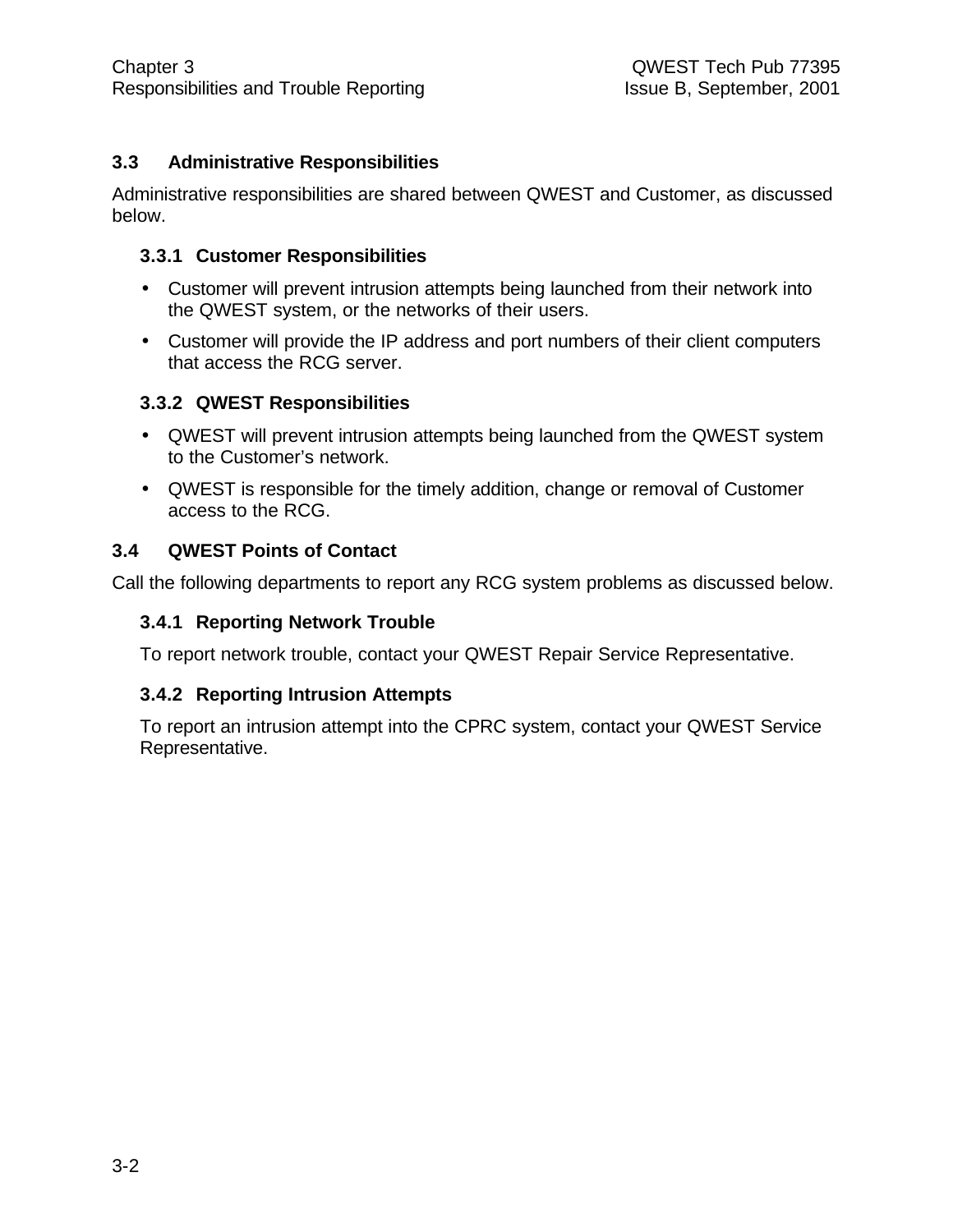|                  |     | <b>Chapter and Section</b>                                       | Page    |
|------------------|-----|------------------------------------------------------------------|---------|
| $\overline{4}$ . |     |                                                                  | $4 - 1$ |
|                  | 4.1 |                                                                  | $4 - 1$ |
|                  |     |                                                                  | $4 - 1$ |
|                  |     |                                                                  | $4 - 1$ |
|                  |     |                                                                  |         |
|                  |     |                                                                  |         |
|                  |     |                                                                  | $4 - 1$ |
|                  | 4.2 |                                                                  | $4 - 2$ |
|                  | 4.3 |                                                                  | $4 - 2$ |
|                  |     | 4.3.1 Change Ring Cycle Request (from the Customer application). | $4 - 2$ |
|                  |     | 4.3.2 Change Ring Cycle Acknowledgment (returned from RCG)       | $4 - 3$ |
|                  |     | 4.3.3 Change Ring Cycle Completion (returned from RCG)           | $4 - 4$ |
|                  | 4.4 |                                                                  | $4 - 5$ |
|                  |     | 4.4.1 Status of Request (from Customer application)              | $4 - 5$ |
|                  |     | 4.4.2 Status of Request Acknowledgment (from RCG)                | $4 - 5$ |
|                  |     | 4.4.3 Status of Request Completion (returned from RCG)           | $4 - 6$ |

### **Tables**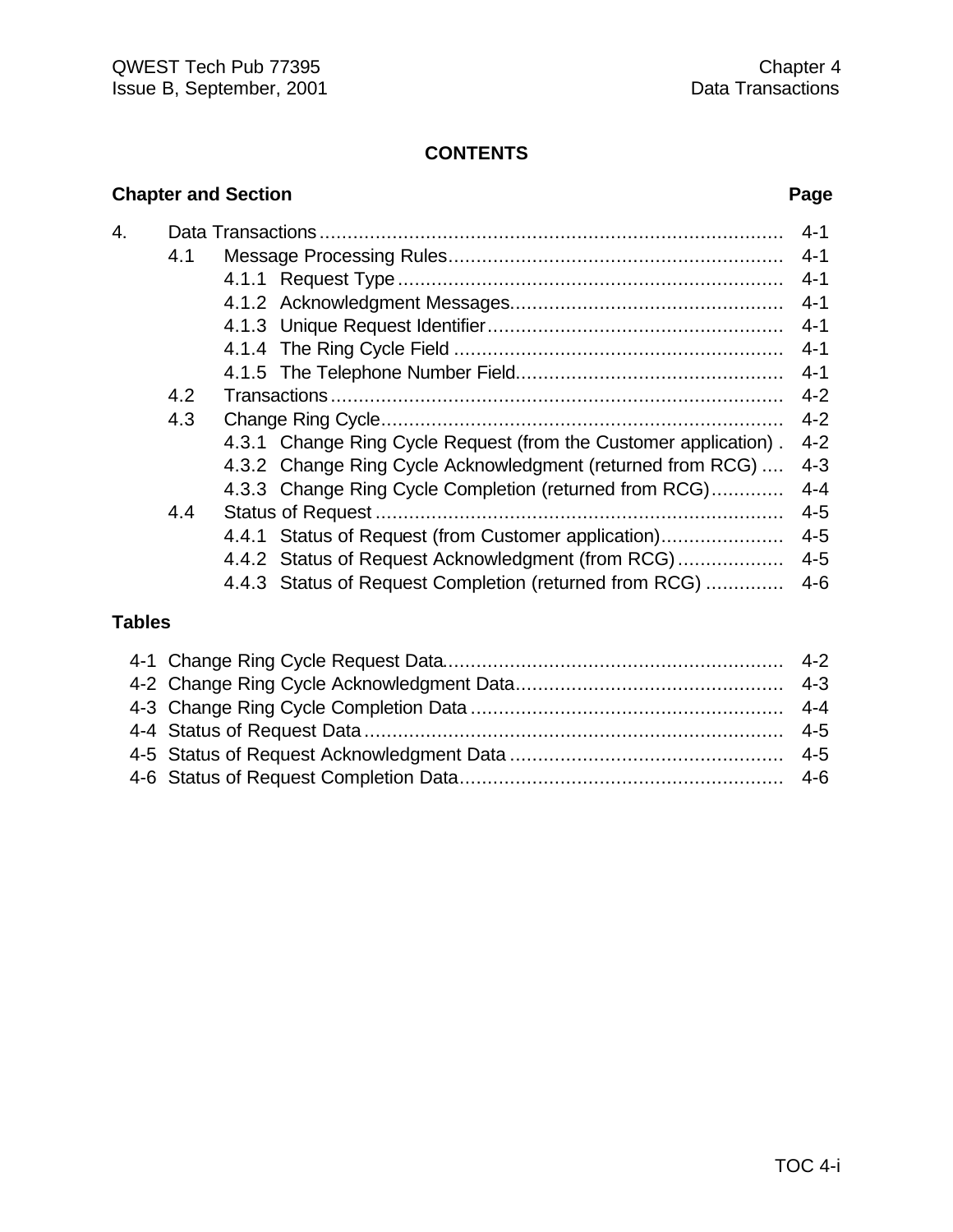#### **4. Data Transactions**

#### **4.1 Message Processing Rules**

The following rules guide Customer in respect to transmitting messages to the Ring Control Gateway (RCG).

#### **4.1.1 Request Type**

There are only two request types that are acceptable to the RCG:

- '**C**' Change the Ring Cycle
- '**S**' Request the status of a previous Ring Cycle change

The request type is passed in the first byte of the request message as one of the two letters listed above. When the RCG receives a message and does not read a '**C**' or '**S**' in the first byte, it discards the entire message, including the record separator character. Discarded messages are not acknowledged.

#### **4.1.2 Acknowledgment Messages**

Each valid request to the RCG is acknowledged using a common acknowledgment message format. The acknowledgment indicates whether or not the request will be processed by the RCG. Only an acknowledged request will be processed, with a completion message that will be transmitted later. Requests that produce an acknowledgment with an error code are discarded and will not receive a completion message.

#### **4.1.3 Unique Request Identifier**

The RCG tracks each request by its unique request identifier (ID). The request ID is eight bytes long, right justified, padded with leading blanks, and can include any combination of ASCII alphabetic or numeric characters. It cannot contain embedded blanks. It must be unique to permit tracking the status of a request. If the RCG receives a request with a unique ID that is already on file, it returns an acknowledgment with a '**D**' in the status field, which indicates a duplicate ID error.

#### **4.1.4 The Ring Cycle Field**

The ring cycle field used in the change request is a 1 byte field that contains an ASCII digit between '1' and '8'. For example, '1', '4' and '8' are valid ring cycle values; '0', '9' are not valid.

#### **4.1.5 The Telephone Number Field**

The telephone number field is a 10-byte field that must contain 10 ASCII digits, without dashes or parentheses.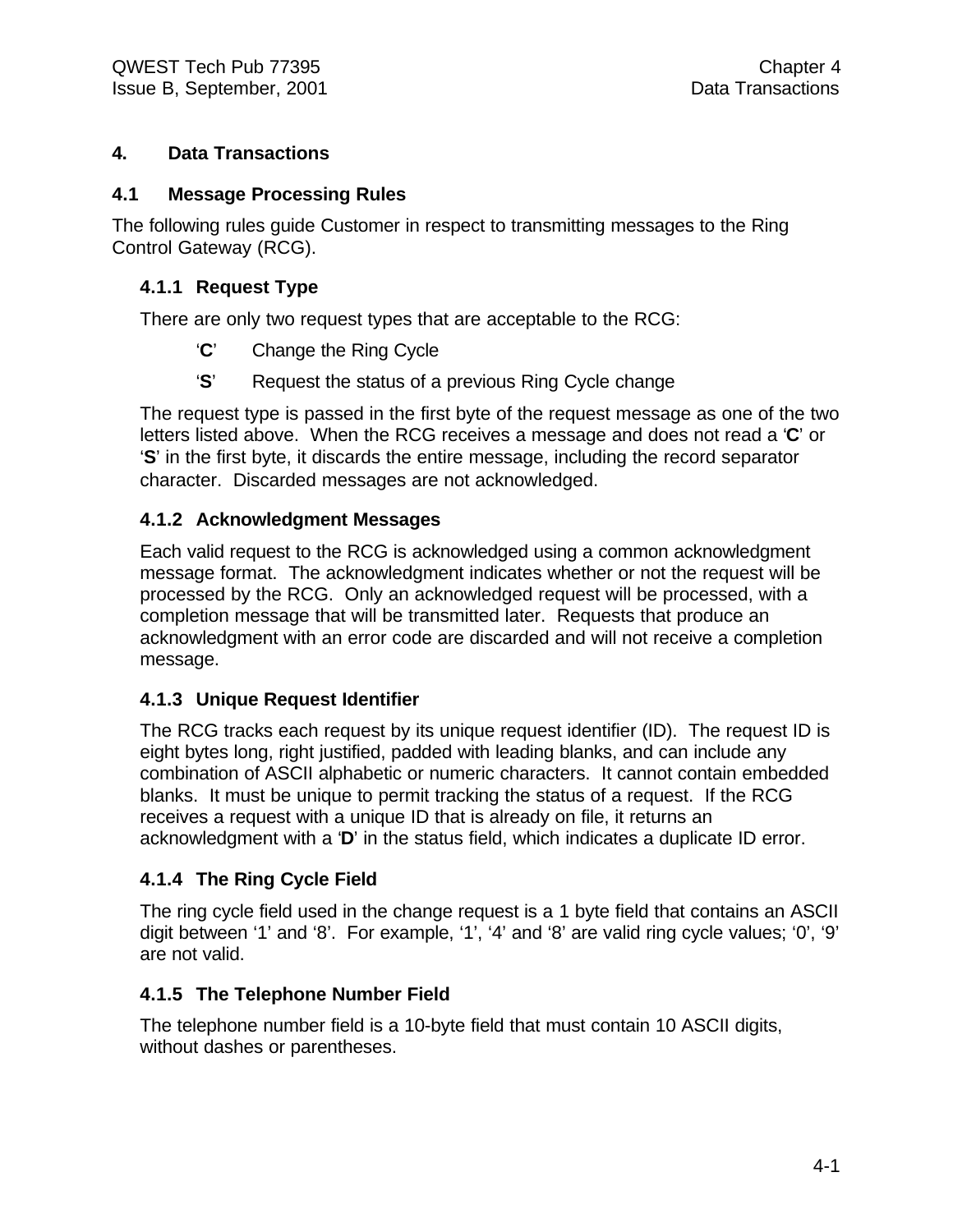#### **4.2 Transactions**

This section describes the transactions available to Customer. Each transaction occurs in three messages:

- 1. A request from Customer.
- 2. An acknowledgment from the RCG within 60 seconds.
- 3. A completion reply from the RCG within four hours. The completion reply is sent only when the associated acknowledgment indicated a 'P' status.

All data in the tables are printable ASCII characters, except for the terminal record separation (RS) character, which is represented as '0x1e'.

#### **4.3 Change Ring Cycle**

The change ring cycle function updates the ring cycle of the specified telephone number. The message formats for this function are discussed below.

#### **4.3.1 Change Ring Cycle Request (from the Customer application)**

The message format required to change a ring cycle contains the following character data fields. Values in the Call-Forwarding Number field will not change the existing call forwarded destination.

| Data                          | <b>Position</b><br>(bytes) | Length<br>(bytes) | Value Type        | Sample<br>Value |
|-------------------------------|----------------------------|-------------------|-------------------|-----------------|
| Transaction type              |                            |                   | character (C)     | C (change)      |
| Unique request ID             | $2 - 9$                    | 8                 | alphanumeric      | 00000001        |
| Telephone number              | $10 - 19$                  | 10                | number            | 3037793505      |
| <b>Call-Forwarding Number</b> | $20 - 29$                  | 10                | number            | 3037791400      |
| Ring cycle                    | 30                         |                   | number $(1-8)$    | 4               |
| Terminator                    | 31                         |                   | ASCII RS ('0x1e') | 0x1e            |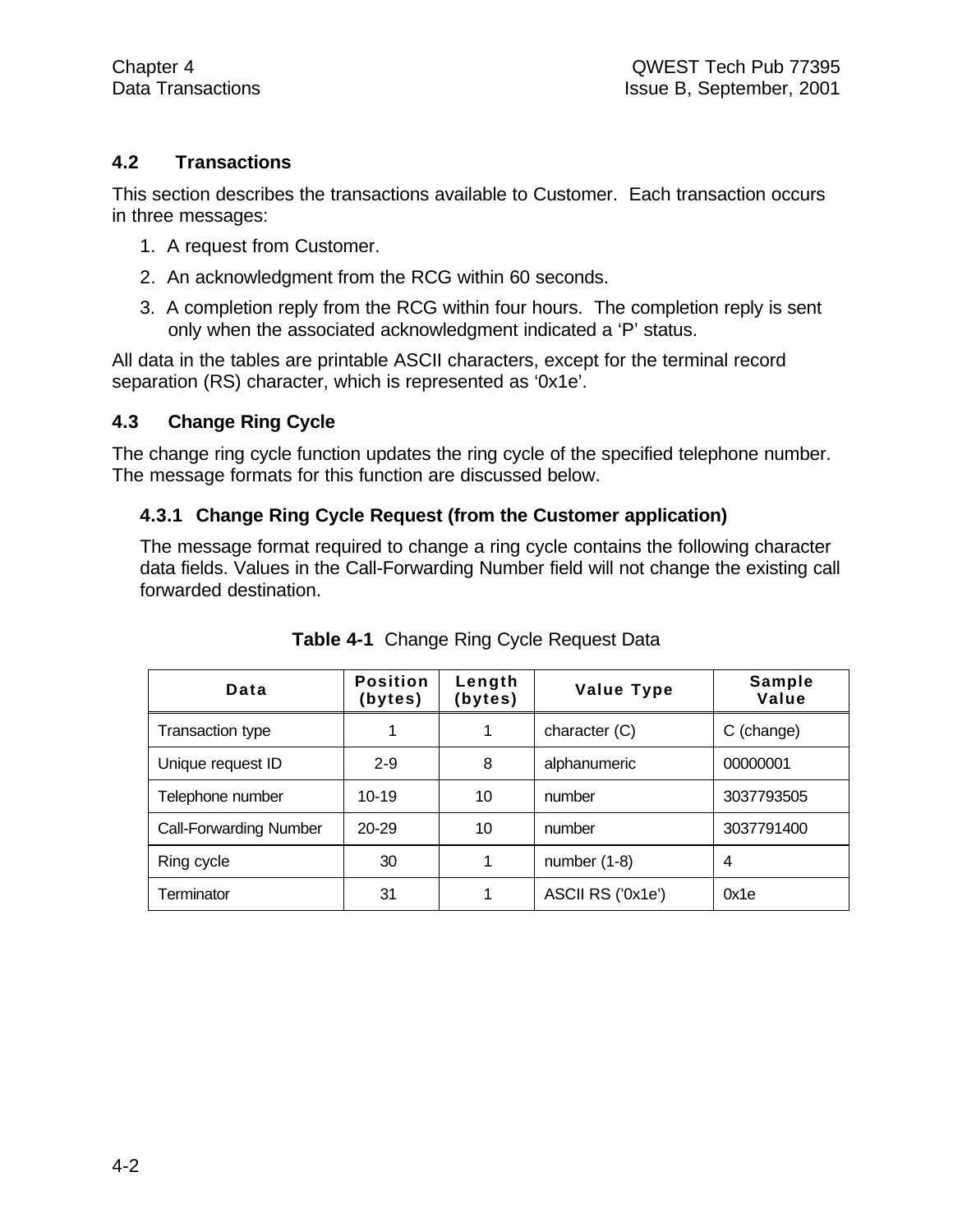#### **4.3.2 Change Ring Cycle Acknowledgment (returned from RCG)**

The acknowledgment is returned to the calling application that tells it whether or not the request has been accepted. It contains the following character data fields.

| Data              | <b>Position</b><br>(bytes) | Length<br>(bytes) | <b>Value Type</b>       | Sample<br>Value |
|-------------------|----------------------------|-------------------|-------------------------|-----------------|
| Transaction type  |                            |                   | alpha (A)               | A (acknowledge) |
| Unique request ID | $2 - 9$                    | 8                 | alphanumeric            | 00000001        |
| <b>Status</b>     | 10                         |                   | alpha (P,B,o,I,R,F,f,D) | P               |
| Terminator        | 11                         |                   | ASCII RS (0x1e)         | 0x1e            |

**Table 4-2** Change Ring Cycle Acknowledgment Data

The acknowledgment status codes and their explanations are listed below:

- 'P' Request accepted and in process
- 'B' Provisioning system is not available. No transaction is created.
- 'o' Other CPRC problem. No transaction is created.
- 'I' Invalid Request ID format. No transaction is created.
- 'R' Invalid Ring Cycle format. No transaction is created.
- 'F' Telephone number format. No transaction is created.
- 'f' Call-forwarding number format. No transaction is created.
- 'D' Duplicate Unique ID format. No transaction is created.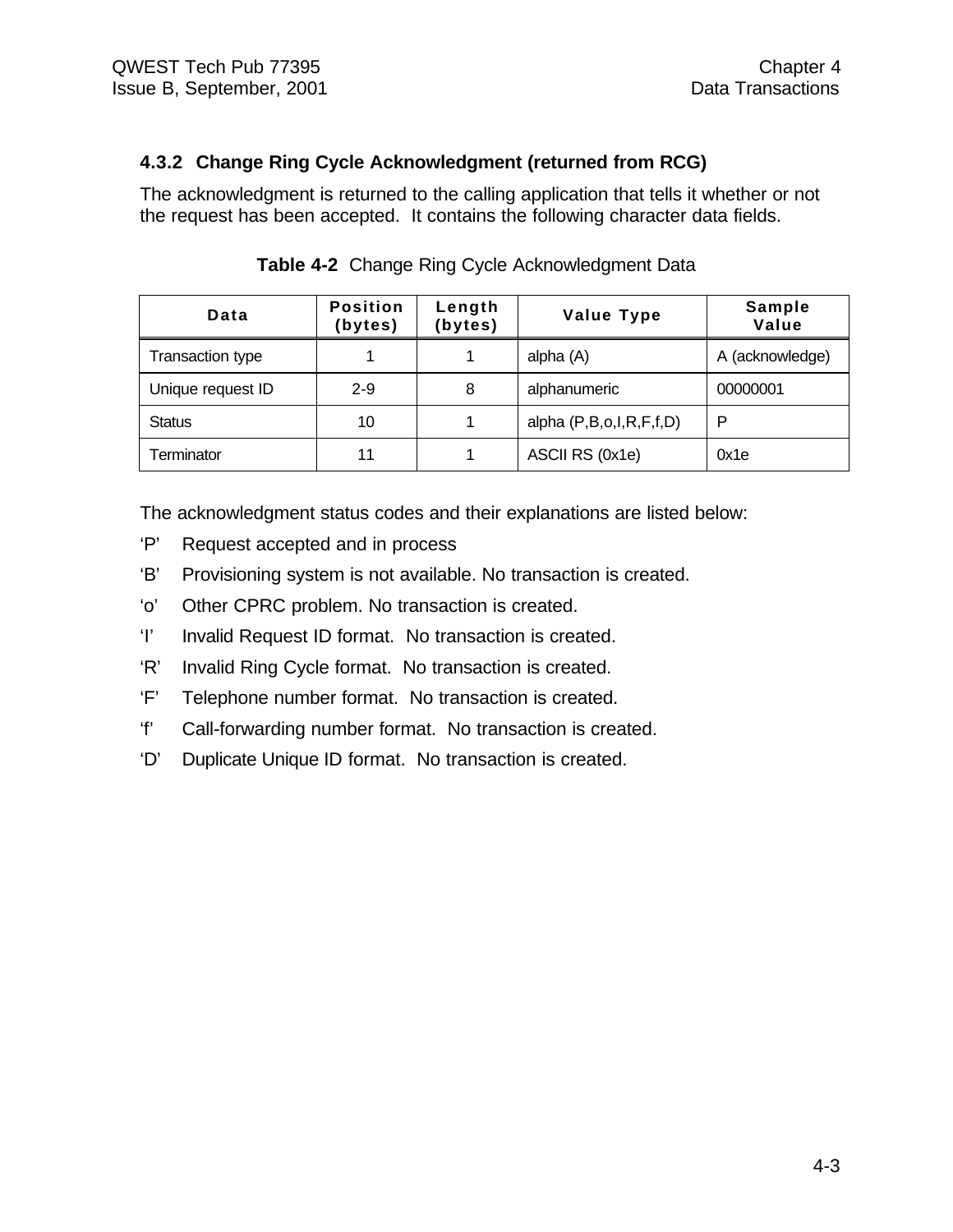### **4.3.3 Change Ring Cycle Completion (returned from RCG)**

The completion is data returned to the calling application that tells it whether or not the request to change a ring cycle has been processed. It contains the following character data fields listed in Table 4-3.

| Data              | <b>Positio</b><br>n<br>(bytes) | Length<br>(bytes) | <b>Value Type</b>         | Sample<br>Value |
|-------------------|--------------------------------|-------------------|---------------------------|-----------------|
| Transaction type  |                                |                   | alpha $(C)$               | C (change)      |
| Unique request ID | $2 - 9$                        | 8                 | alphanumeric              | 00000001        |
| <b>Status</b>     | 10                             |                   | alpha (S,N,s,v,T,t,U,F,O) | S               |
| Terminator        | 11                             |                   | ASCII RS (0x1e)           | 0x1e            |

**Table 4-3** Change Ring Cycle Completion Data

The status codes returned and the conditions that they reflect are listed below:

'S' Successful Ring Cycle Update.

The following status codes indicate transaction not processed:

- 'N' TN has not been assigned but falls within the valid number range of the provisioning system.
- 's' Switch not found. TN is not within valid range of numbers of the provisioning system.
- 'v' Call Forwarding Don't Answer not available for this telephone number.
- 'T' Timeout -- provisioning system accepted request but did not respond within the time limit.
- 't' Timeout -- provisioning system returned a "timed-out" message without having made the ring cycle change.
- 'U' Unknown provisioning system error.
- 'F' Invalid message format sent to provisioning system. The message from CPRC to the provisioning system was formatted improperly.
- 'O' Other miscellaneous CPRC problem.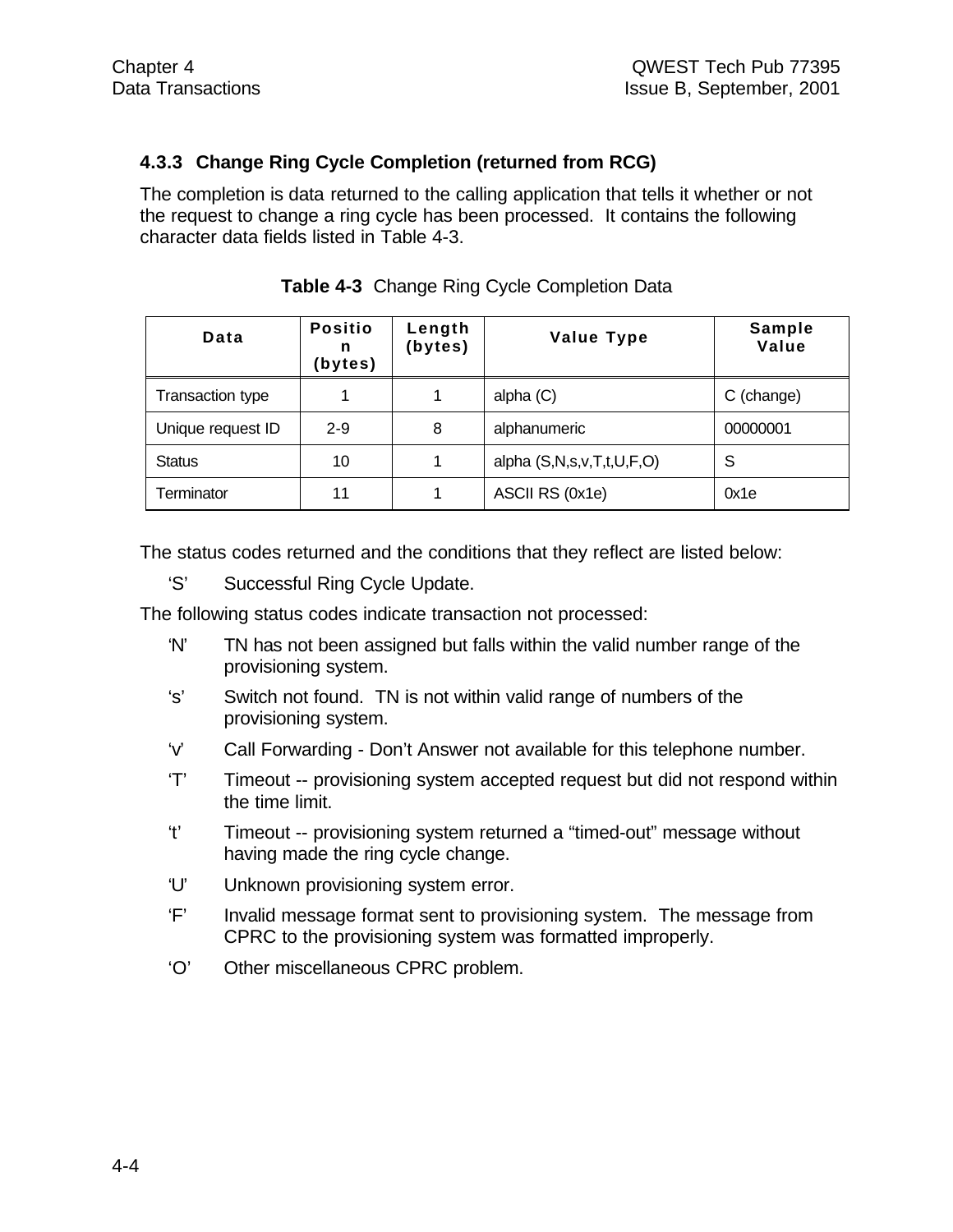#### **4.4 Status of Request**

This transaction returns the status of the previously submitted request which is identified by the specified unique identifier.

#### **4.4.1 Status of Request (from Customer application)**

The current unique request identifier field is not checked for uniqueness in the RCG server. It is the Customer's responsibility to use this field in such a way that multiple status requests can be matched to the replies sent by the RCG. The message format required to return the status of a ring cycle request contains the following character data fields.

| Data                        | <b>Position</b><br>(bytes) | Length<br>(bytes) | <b>Value Type</b> | <b>Sample</b><br>Value |
|-----------------------------|----------------------------|-------------------|-------------------|------------------------|
| <b>Transaction type</b>     |                            |                   | alpha (S)         | S (status)             |
| Unique request ID (current) | $2 - 9$                    | 8                 | alphanumeric      | 00000003               |
| Unique request ID (target)  | $10 - 17$                  | 8                 | alphanumeric      | 00000001               |
| Terminator                  | 18                         |                   | ASCII RS (0x1e)   | 0x1e                   |

#### **Table 4-4** Status of Request Data

#### **4.4.2 Status of Request Acknowledgment (from RCG)**

The acknowledgment indicates to the Customer whether or not the server will accept and process the request. Only requests acknowledged with a 'P' status will become active transactions, capable of being processed by the RCG.

| Data                           | <b>Positio</b><br>n<br>(bytes) | Length<br>(bytes) | <b>Value Type</b> | <b>Sample</b><br>Value |
|--------------------------------|--------------------------------|-------------------|-------------------|------------------------|
| Transaction type               |                                |                   | alpha (A)         | A (acknowledge)        |
| Unique request ID<br>(current) | $2 - 9$                        | 8                 | alphanumeric      | 00000003               |
| <b>Status</b>                  | 10                             |                   | alpha $(P,I,N,i)$ | P                      |
| Terminator                     | 11                             |                   | ASCII RS (0x1e)   | 0x1e                   |

**Table 4-5** Status of Request Acknowledgment Data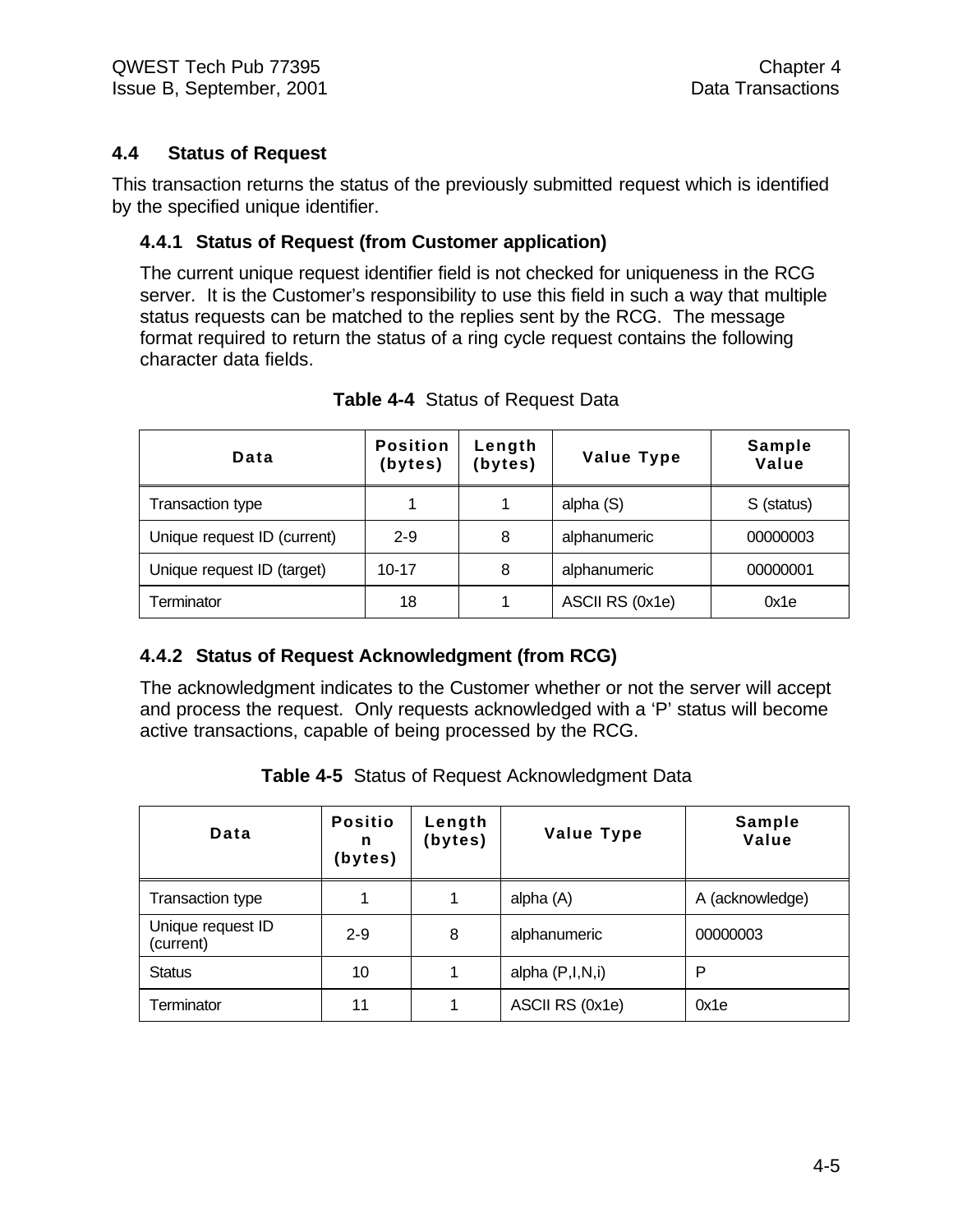The status codes returned and the calling errors that they reflect are listed below:

- 'P' Request accepted and in process.
- 'I' Incorrect request ID format.
- 'N' Target request ID not found.
- 'i' Incorrect target request ID format.

#### **4.4.3 Status of Request Completion (returned from RCG)**

The completion is data returned to the calling application that tells it whether or not the request to change a ring cycle has been accepted. It contains the following character data fields.

| Data                                     | <b>Position</b><br>(bytes) | Length<br>(bytes) | <b>Value Type</b>           | Sample<br>Value                         |
|------------------------------------------|----------------------------|-------------------|-----------------------------|-----------------------------------------|
| <b>Transaction type</b>                  |                            | 1                 | alpha (S)                   | S (status)                              |
| Unique request ID<br>(current)           | $2 - 9$                    | 8                 | alphanumeric                | 00000003                                |
| <b>Status</b><br>(current request)       | 10                         | 1                 | alpha $(S, E)$              | S                                       |
| <b>Target status</b><br>(target request) | 12                         | 1                 | alpha (P,S,N,s,v,T,t,U,F,O) | P (blank if current<br>status is not S) |
| Terminator                               | 13                         | 1                 | ASCII RS (0x1e)             | 0x1e                                    |

#### **Table 4-6** Status of Request Completion Data

The status codes returned for the current request are listed below:

- 'S' Successful processing (request processed)
- 'E' RCG error (request failed)

The status codes returned for the target request:

- 'P' Request accepted and in process.
- 'S' Successful Ring Cycle Update.
- 'N' TN has not been assigned but falls within the valid number range of the provisioning system.
- 's' Switch not found. TN is not within valid range of numbers of the provisioning system.
- 'v' Call-forward-don't answer not available for this telephone number.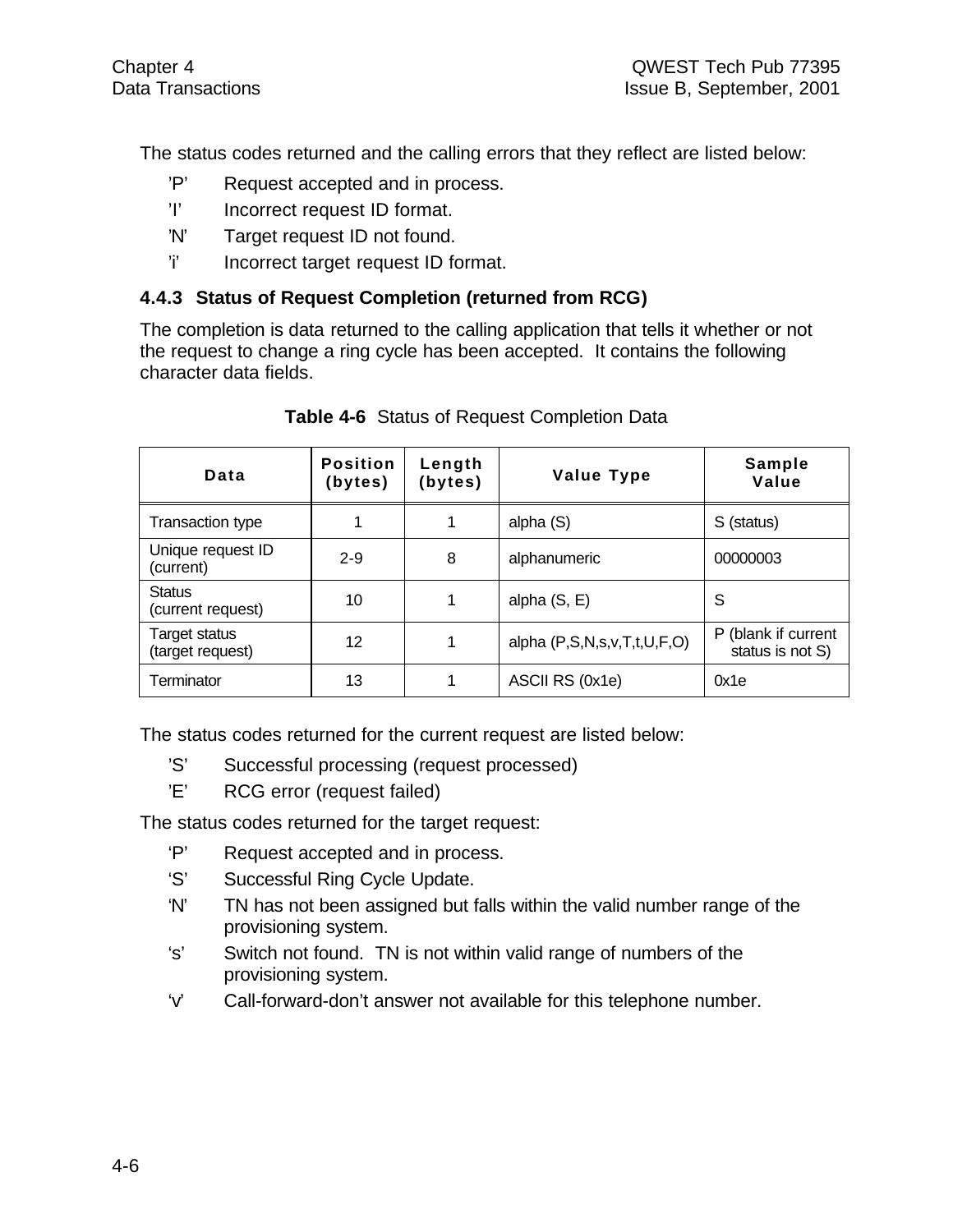- 'T' Timeout -- provisioning system accepted request but did not respond within the time limit.
- 't' Timeout -- provisioning system returned a "timed-out" message without having made the ring cycle change.
- 'U' Unknown provisioning system error.
- 'F' Invalid message format sent to provisioning system. The message from CPRC to the provisioning system was formatted improperly.
- 'O' Other miscellaneous CPRC problem.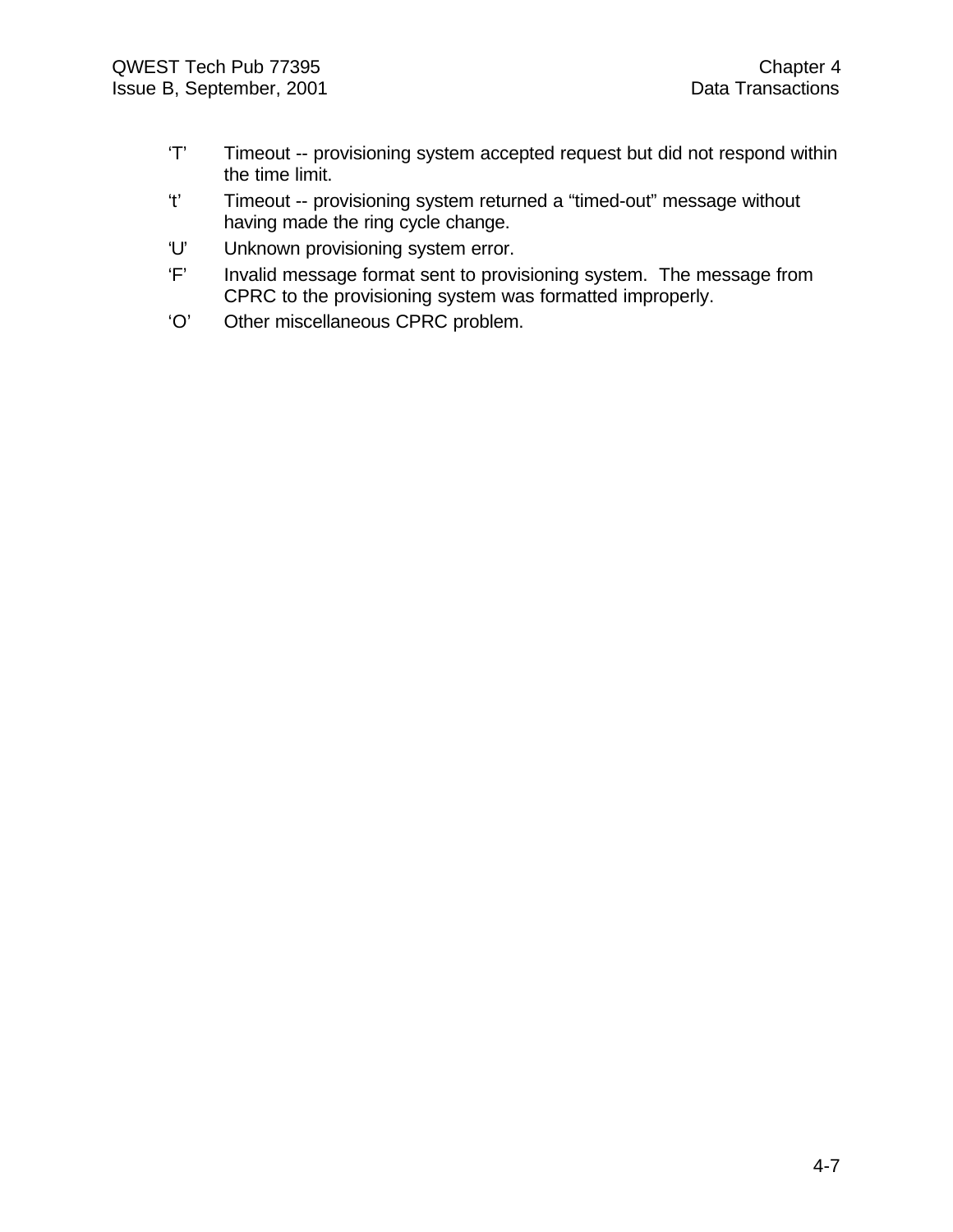|                |     | <b>Chapter and Section</b>                                     | Page    |
|----------------|-----|----------------------------------------------------------------|---------|
| 5.             |     | Network Channel (NC) and Network Channel Interface (NCI) Codes | $5 - 1$ |
|                | 5.1 |                                                                | $5 - 1$ |
|                |     |                                                                | $5 - 1$ |
|                |     |                                                                | $5 - 1$ |
|                | 5.2 |                                                                | $5 - 1$ |
|                |     |                                                                | $5 - 2$ |
|                |     |                                                                | $5 - 2$ |
|                |     |                                                                | $5-2$   |
|                | 5.3 |                                                                | $5 - 3$ |
|                |     |                                                                | $5 - 3$ |
|                |     |                                                                | $5 - 4$ |
|                | 5.4 |                                                                | $5 - 5$ |
| <b>Figures</b> |     |                                                                |         |
|                |     |                                                                | $5 - 2$ |
|                |     |                                                                | $5 - 3$ |

#### **Tables**

5-3 RJ48T or SJA57 Wiring Diagram.............................................................. 5-4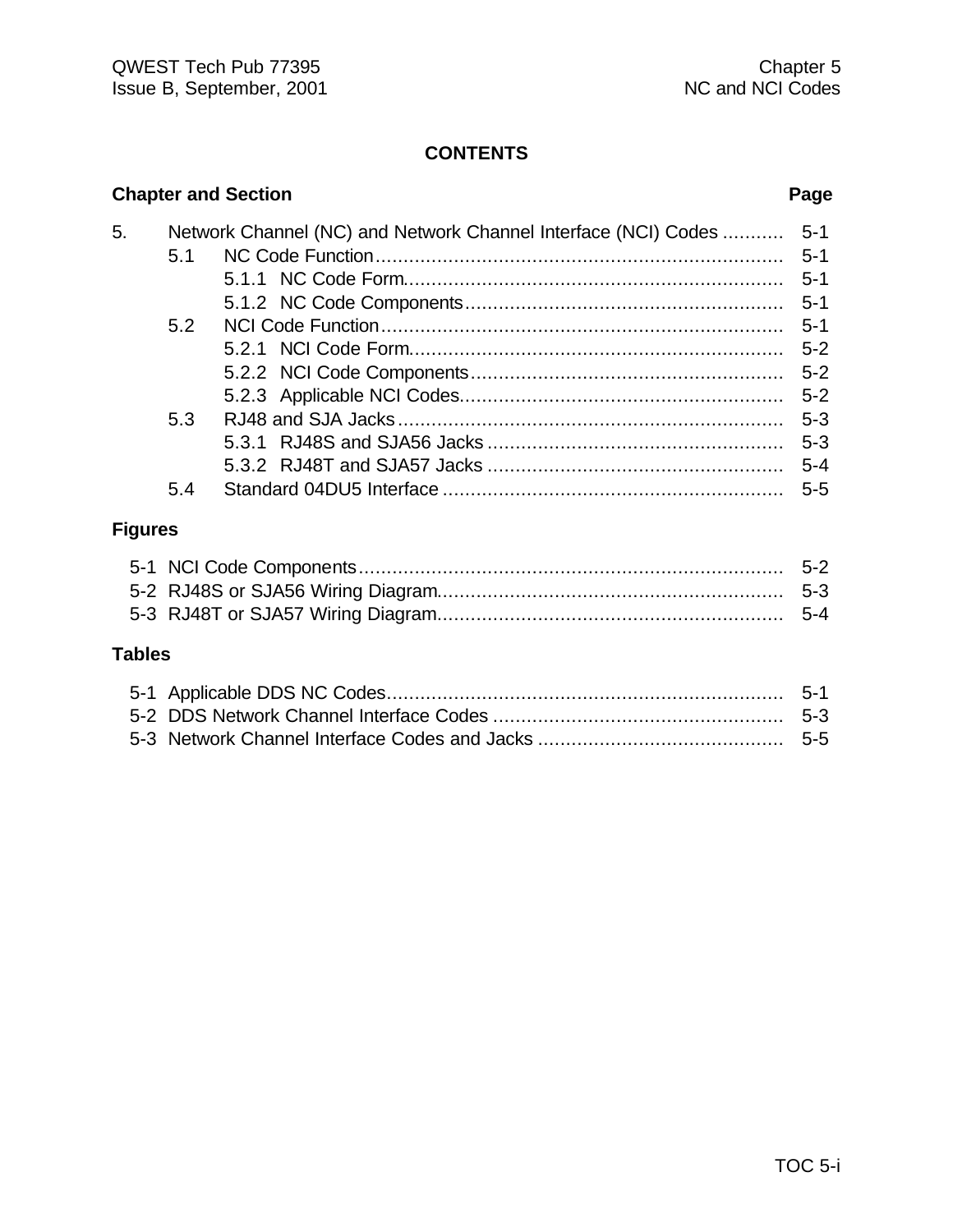#### **5. Network Channel (NC) and Network Channel Interface (NCI) Codes**

This chapter describes the electrical interfaces between QWEST and Customer in establishing the data link between the RPG and Customer's equipment. The interfaces apply in both Access and Non-Access jurisdictions.

#### **5.1 NC Code Function**

The specifications of the channel and service are encoded into Network Channel (NC) codes. The NC codes describe the channels and services provided between customer locations or between a customer location and a QWEST Central Office (CO).

#### **5.1.1 NC Code Form**

The NC code has the form of XG-X. There are always four positions. There are neither spaces nor delimiters between the characters.

#### **5.1.2 NC Code Components**

Table 5-1 list the code and option applicable for CPRC and DDS service. Not all options available with DDS are described here. A complete description of NC and NCI codes can be found in ANSI T1.223-1991, *Information interchange-Structure and Representation of Network Channel (NC) and Network Channel Interface (NCI) Codes for the North American Telecommunications System.*

|            | Option     |              |               |           |                                          |
|------------|------------|--------------|---------------|-----------|------------------------------------------|
| 2.4 kbit/s | 4.8 kbit/s | $9.6$ kbit/s | $19.2$ kbit/s | 56 kbit/s | Data Rate                                |
| XΑ         | ХB         | XG           | ХC            | XH        | <b>Channel Code</b><br>(Positions 1 & 2) |
|            |            |              |               |           | No options (Two-Point)                   |
| - X        | - X        | - X          | - X           | - X       | Two-point without Error<br>Connection    |

**Table 5-1** Applicable DDS NC Codes

#### **5.2 NCI Code Function**

The functions described here will only include the end user interface. The end user interface will be applicable for both the QWEST termination and the Customer termination.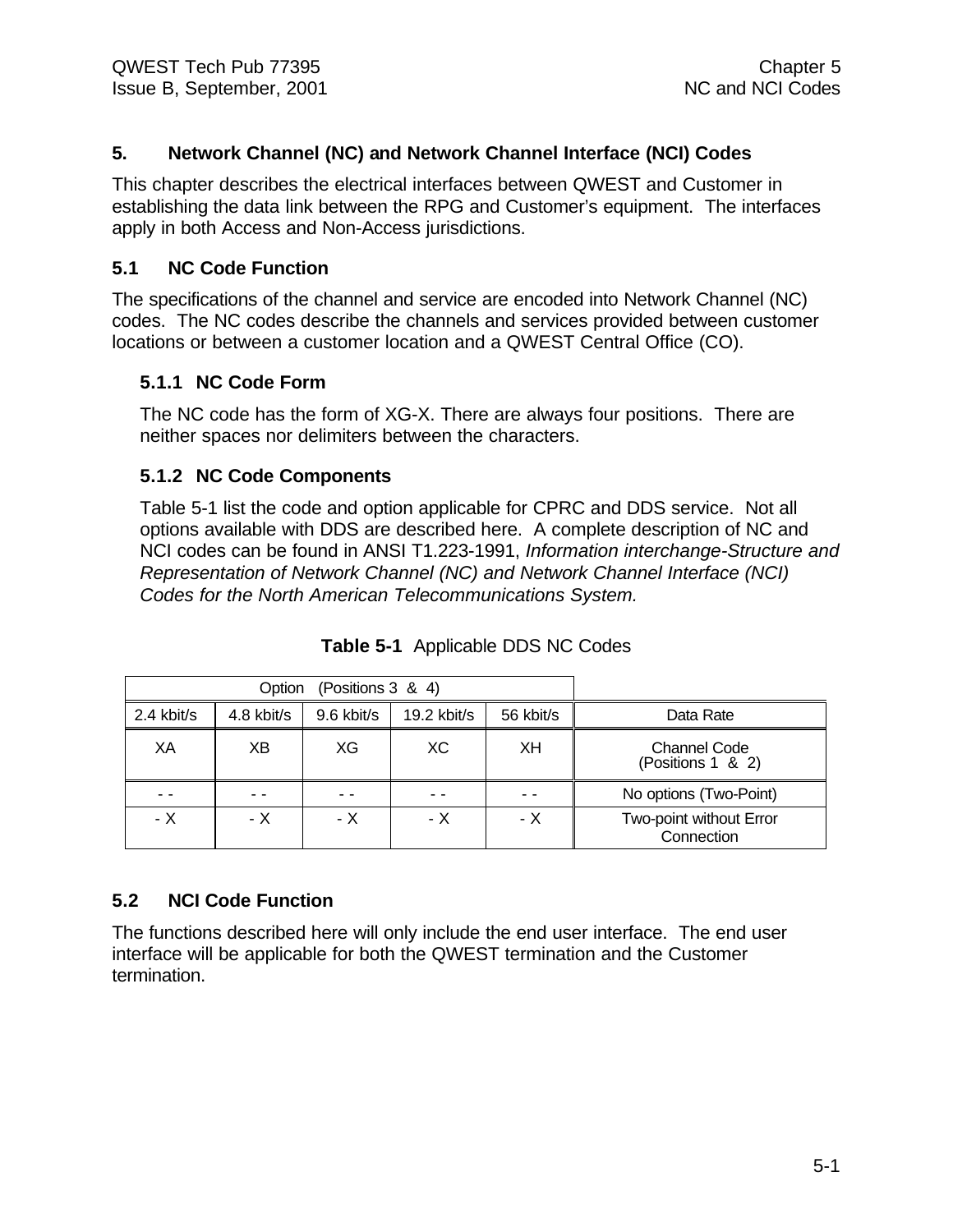### **5.2.1 NCI Code Form**

The NCI code format has fields not used for digital services. Only those fields relevant to establishing a digital data link between Customer and the RPG will be discussed here. A DDS NCI code has the form 04DU5.56. The period between the 5 and 56 is a delimiter used for improved clarity. It causes the Protocol Option Code to stand-out. An NCI code has no dashes (-).

### **5.2.2 NCI Code Components**

A DDS NCI code has four components described in Figure 5-1.

This example of an NCI code is a DDS End-User standard 56 kbit/s interface.



|  |  | Figure 5-1 NCI Code Components |
|--|--|--------------------------------|
|--|--|--------------------------------|

#### **5.2.3 Applicable NCI Codes**

The NCI codes used with QWEST Digital Data Service and applicable for CPRC are listed in Table 5-2.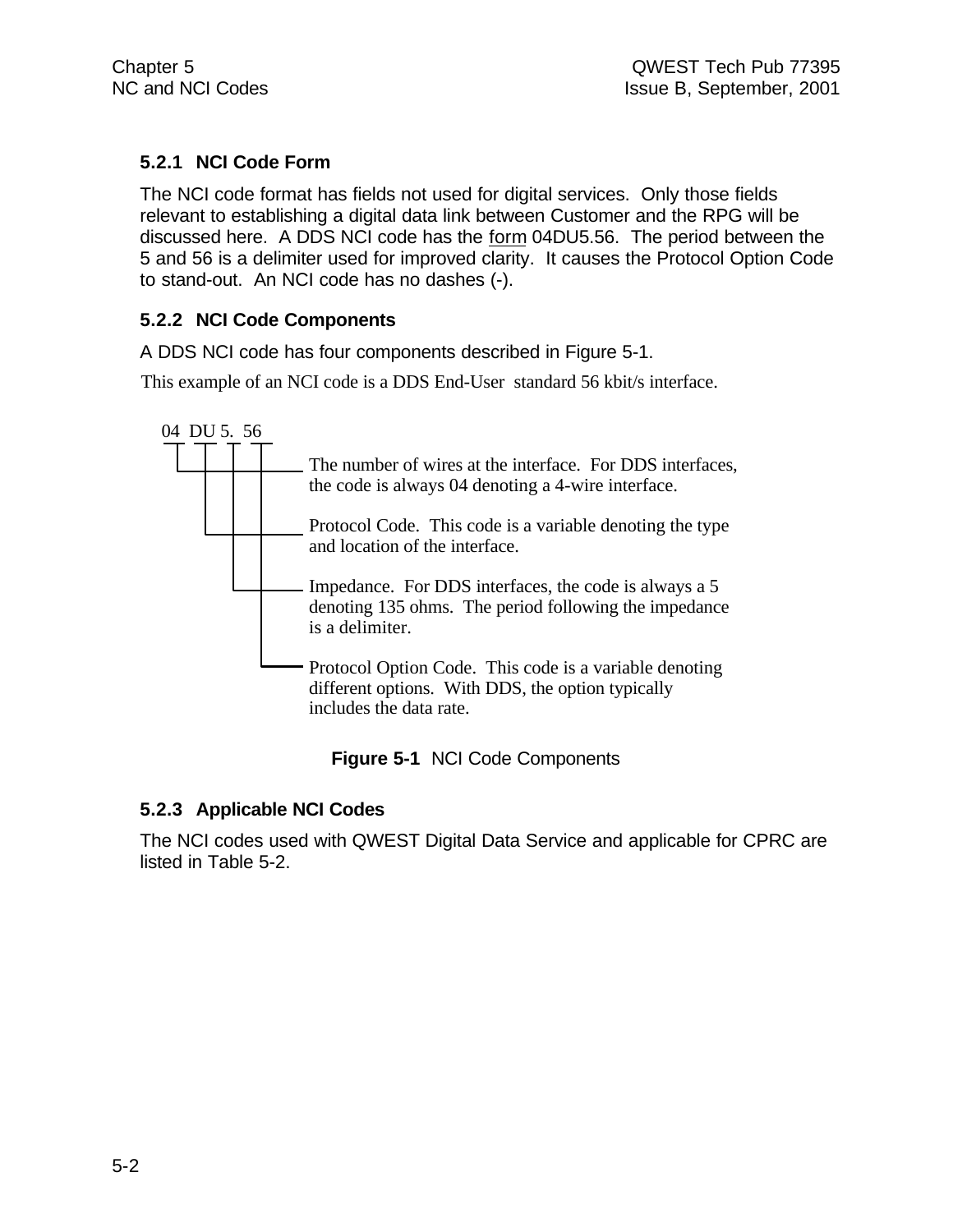| <b>NCI Code</b> | <b>Description</b>         |  |  |
|-----------------|----------------------------|--|--|
|                 | <b>End-User Data Rates</b> |  |  |
| 04DU5.24        | 2.4 kbit/s                 |  |  |
| 04DU5.48        | 4.8 kbit/s                 |  |  |
| 04DU5.96        | 9.6 kbit/s                 |  |  |
| 04DU5.19 *      | 19.2 kbit/s                |  |  |
| 04DU5.56        | 56.0 kbit/s                |  |  |

#### **Table 5-2** DDS Network Channel Interface Codes

\* Not available in all jurisdictions at the time of publication.

#### **5.3 RJ48 and SJA Jacks**

There are two jacks of registration, the RJ48S and RJ48T, involved with QWEST Digital Data Service. There are also two equivalent jacks not of registration, the SJA56 and SJA57 jacks respectively. These jacks are the Network Interface (NI) or Customer Interface (CI). The RJ48 and SJA jacks may be used interchangeably.

#### **5.3.1 RJ48S and SJA56 Jacks**

The RJ48S and SJA56 are eight-position keyed jacks that carry the Tip/Ring and Tip1/Ring1 conductors of a single circuit. The NCI codes that would apply are of the form 04DU5.xx where xx indicates the data rate on the facility. Figure 5-2 illustrates the wiring connections.



**Figure 5-2** RJ48S or SJA56 Wiring Diagram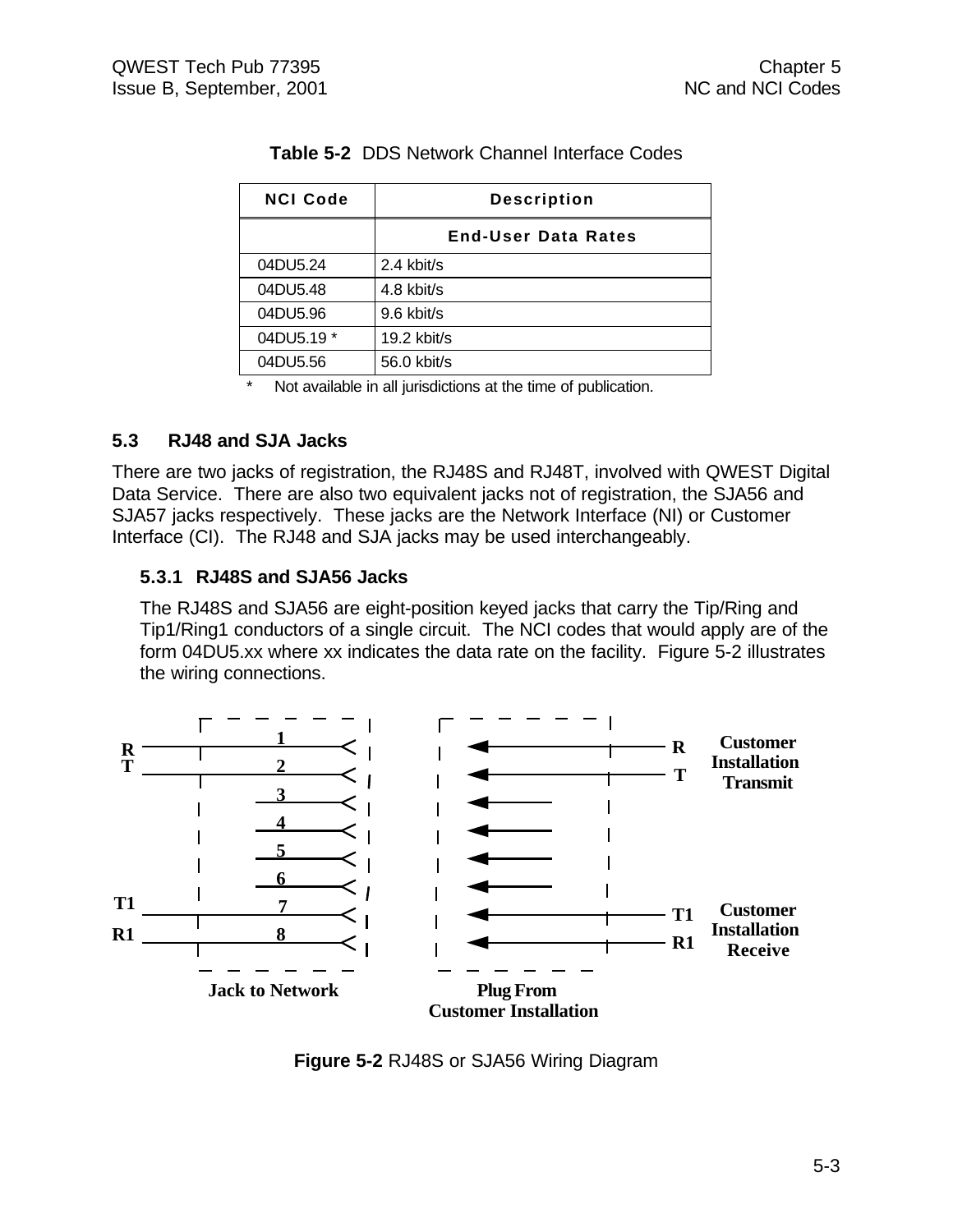#### **5.3.2 RJ48T and SJA57 Jacks**

The RJ48T and SJA57 jacks are fifty-position miniature ribbon jacks which provide for twelve Tip/Ring and Tip1/Ring1 connections. The NCI codes that would apply are of the form 04DU5.xx or 04DU5.xxS where xx indicates the data rate on the facility. Figure 5-3 illustrates the wiring diagram.



|                | <b>Customer</b> | <b>Receive</b> |    | Customer<br><b>Transmit</b> |
|----------------|-----------------|----------------|----|-----------------------------|
|                | <b>T1</b>       | R <sub>1</sub> | т  | R                           |
| 1              | 26              | 1              | 27 | $\overline{2}$              |
| $\overline{2}$ | 28              | 3              | 29 | 4                           |
| 3              | 30              | 5              | 31 | 6                           |
| 4              | 32              | 7              | 33 | 8                           |
| 5              | 35              | 9              | 35 | 10                          |
| 6              | 36              | 11             | 37 | 12                          |
| $\overline{7}$ | 38              | 13             | 39 | 14                          |
| 8              | 40              | 15             | 41 | 16                          |
| 9              | 42              | 17             | 43 | 18                          |
| 10             | 44              | 19             | 45 | 20                          |

**Figure 5-3** RJ48T or SJA57 Wiring Diagram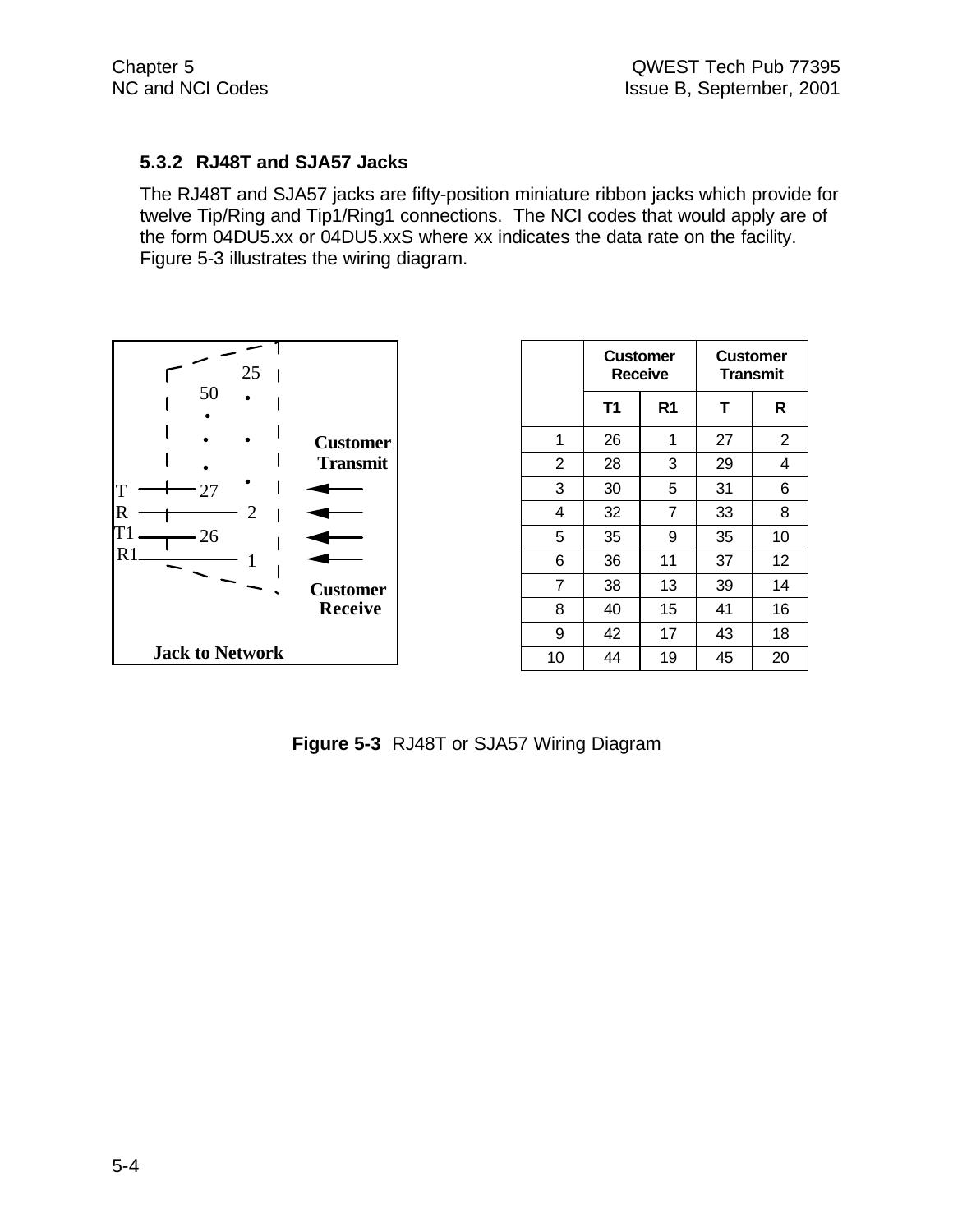### **5.4 Standard 04DU5 Interface**

| APPLICATION:                | Digital data                                                                            |
|-----------------------------|-----------------------------------------------------------------------------------------|
| PHYSICAL DESCRIPTION:       | 4-Wire (T, R, T1, R1). See Table 5-1 for jack.                                          |
| <b>ELECTRICAL FEATURES:</b> |                                                                                         |
| <b>IMPEDANCE:</b>           | 135 ohms.                                                                               |
| LEVELS:                     | Digital signal levels at the interface must comply with<br>ANSI T1.410-1992.            |
| <b>DATA RATE:</b>           | Bipolar Return to Zero (BPRZ), with timing on the signal<br>from QWEST to the customer. |

| Interface | Data Rate     | <b>Applicable Jack</b> |
|-----------|---------------|------------------------|
| 04DU5.19  | $19.2$ kbit/s | SJA56 or SJA57         |
| 04DU5.24  | 2.4 kbit/s    | RJ48S or RJ48T         |
| 04DU5.48  | 4.8 kbit/s    | RJ48S or RJ48T         |
| 04DU5.56  | 56.0 kbit/s   | RJ48S or RJ48T         |
| 04DU5.96  | $9.6$ kbit/s  | RJ48S or RJ48T         |

**Table 5-3** Network Channel Interface Codes and Jacks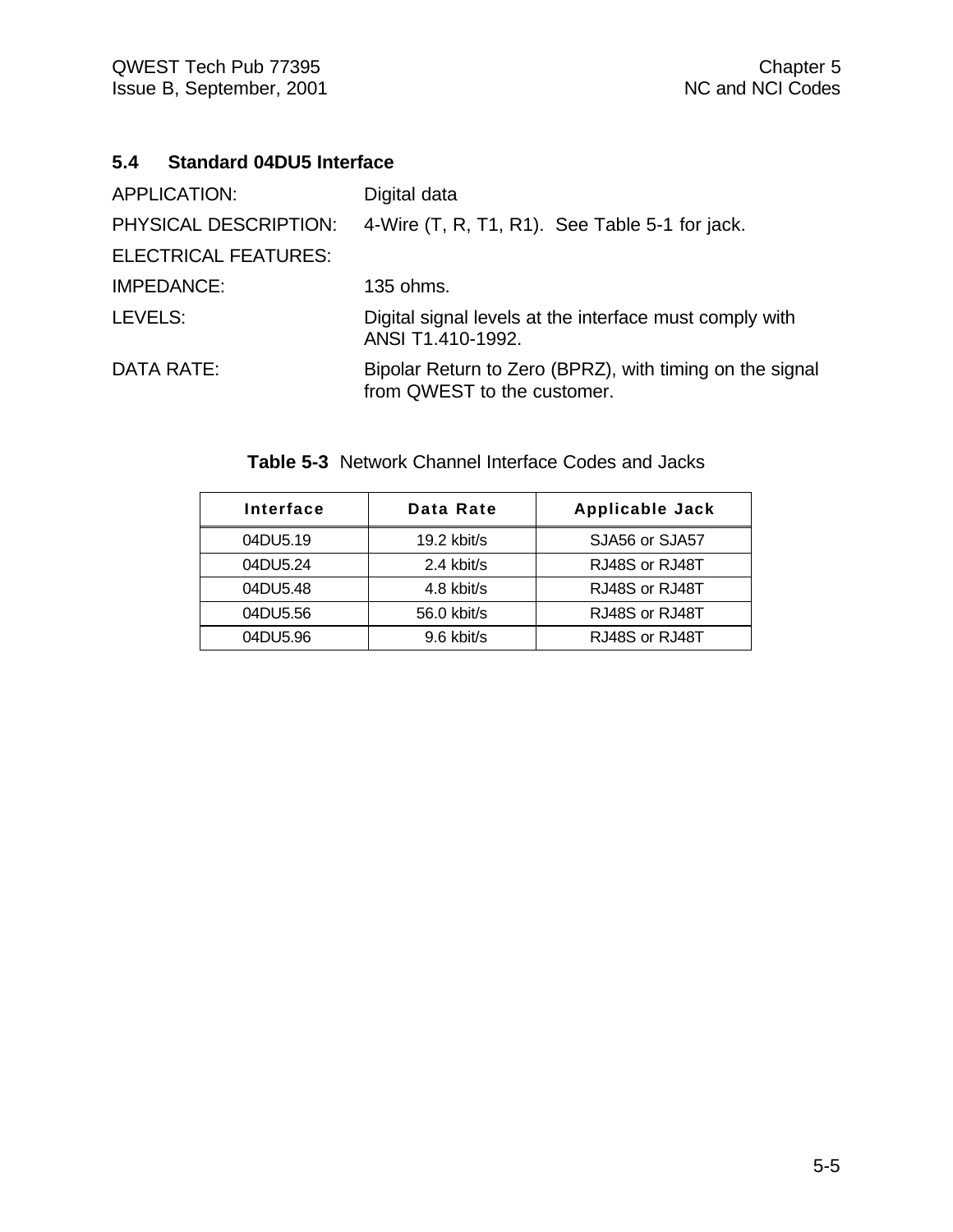# **Chapter and Section Page**

| 6. |  |                                         |  |
|----|--|-----------------------------------------|--|
|    |  |                                         |  |
|    |  | Glossary ……………………………………………………………………………… |  |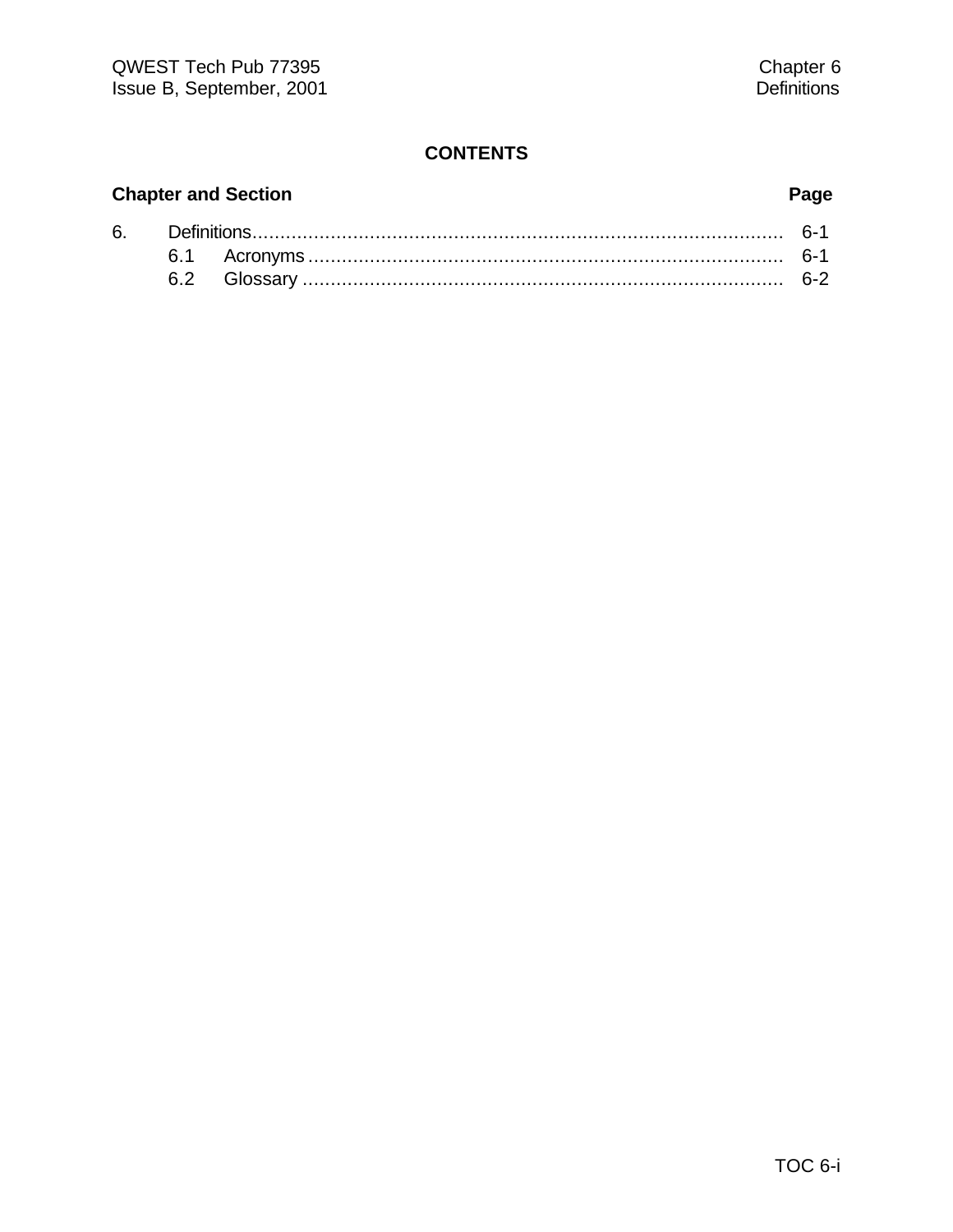# **6. Definitions**

# **6.1 Acronyms**

| <b>ANSI</b>      | America National Standards Institute                   |
|------------------|--------------------------------------------------------|
| <b>ASCII</b>     | American Standard Code for Information Interchange     |
| <b>BIT</b>       | <b>Binary Digit</b>                                    |
| CO               | <b>Central Office</b>                                  |
| <b>CPE</b>       | <b>Customer Provided Equipment</b>                     |
| <b>CPRC</b>      | <b>Customer Programmable Ring Cycle</b>                |
| CSU              | <b>Channel Service Unit</b>                            |
| <b>DDS</b>       | <b>Digital Data Service</b>                            |
| <b>DNS</b>       | Domain Name System                                     |
| <b>DSU</b>       | Data Service Unit                                      |
| <b>EIA</b>       | Electronic Industries Association                      |
| <b>ESP</b>       | <b>Enhanced Service Provider</b>                       |
| <b>FCC</b>       | <b>Federal Communications Commission</b>               |
| <b>HEX</b>       | Hexadecimal                                            |
| IC               | Interexchange Carrier (or IEC)                         |
| ID               | Identification                                         |
| <b>IntraLATA</b> | Intra Local Access and Transport Area                  |
| kbit/s           | kilobits per second (1,000 bit/s)                      |
| <b>LATA</b>      | Local Access and Transport Area                        |
| <b>LEC</b>       | <b>Local Exchange Carrier</b>                          |
| <b>NCI</b>       | Network Channel Interface                              |
| <b>NCTE</b>      | <b>Network Channel Terminating Equipment</b>           |
| <b>NECA</b>      | <b>National Exchange Carrier Association</b>           |
| N <sub>l</sub>   | <b>Network Interface</b>                               |
| OCU              | <b>Office Channel Unit</b>                             |
| <b>POT</b>       | <b>Point Of Termination</b>                            |
| <b>RCG</b>       | <b>Ring Control Gateway</b>                            |
| <b>TCP/IP</b>    | <b>Transmission Control Protocol/Internet Protocol</b> |
| <b>TIA</b>       | <b>Telecommunications Industry Association</b>         |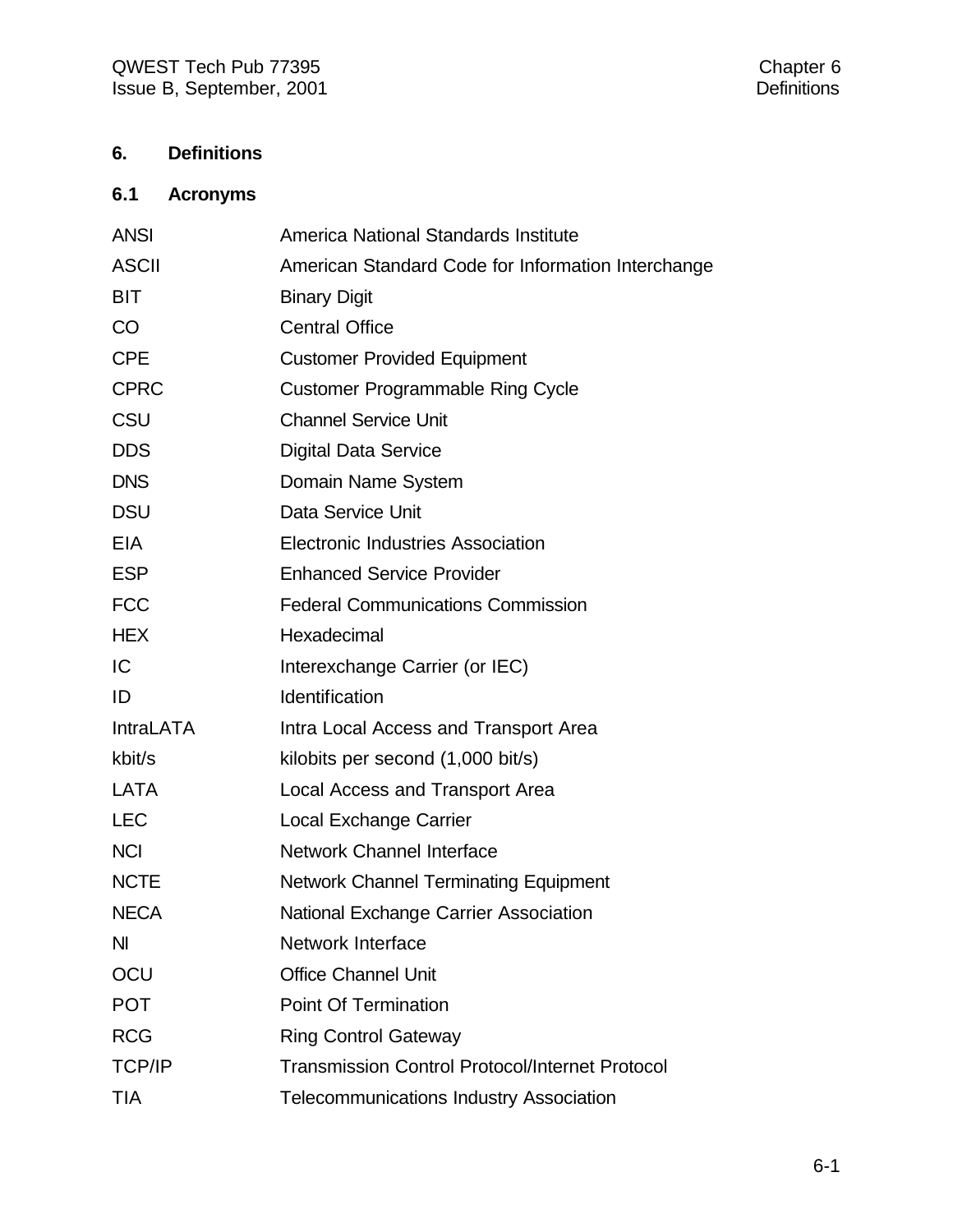#### **6.2 Glossary**

#### **American National Standard Institute (ANSI)**

An organization supported by the telecommunications industry to establish performance and interface standards.

#### **American Standard Code for Information Interchange (ASCII)**

A de facto standard for the code numbers used by computers to represent all the upper and lower-case Latin letters, numbers, punctuation, etc. There are 128 standard ASCII codes each of which can be represented by a seven digit binary number: 0000000 through 1111111.

#### **Availability**

The relative amount of time that a service is "usable" by a customer, represented as a percentage over a consecutive 12 month period.

#### **Bit (Binary Digit)**

A binary unit of information. It is represented by one of two possible conditions, such as the value 0 or 1, on or off, high potential or low potential, conducting or not conducting, magnetized or demagnetized. A Bit is the smallest unit of information, by definition.

#### **Bits/second (bit/s)**

Bits per second, e.g., 1200 bit/s. In data transmission, it is the number of binary zero and one bits transmitted in 1 second. Modern terminology uses "bit/s" e.g., 1200 bit/s.

#### **Byte**

A consecutive number of bits usually constituting a complete character or symbol. If the length of the byte is not specified, it is conventionally assumed to have a length of 8-bits. In the Digital Data System, a byte refers to an arbitrary group of 8 consecutive bits; it does not correspond to a byte of customer data.

#### **Carrier**

An organization whose function is to provide telecommunications services. Examples are: Local Exchange Carriers, Interexchange Carriers, Cellular Carriers, etc.

### **Central Office (CO)**

A local switching system (or a portion thereof) and its associated equipment located at a wire center.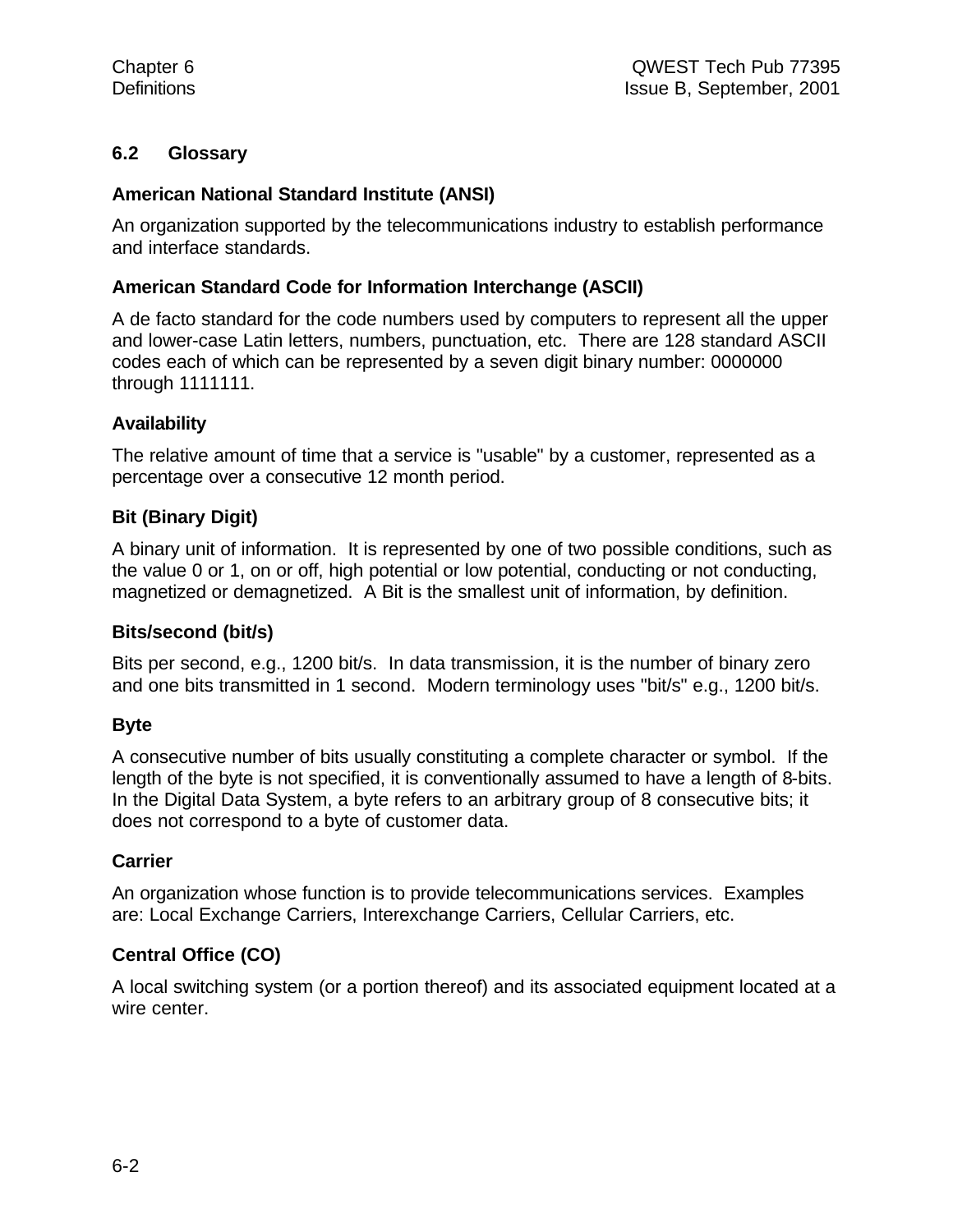#### **Channel**

An electrical or photonic, in the case of fiber optic based transmission systems, communications path between two or more points of termination.

#### **Channel Service Unit (CSU)**

This unit provides regeneration of the signal received from the network, controls the pulse shape and amplitude for transmission of the signal into the network, and possibly provides loop-back. The CSU function is frequently found within a Data Service Unit (DSU).

#### **Customer Installation (CI)**

Equipment and wiring at the customer's location on the customer side of the Network Interface.

#### **Customer Provided Equipment (CPE)**

Equipment owned and maintained by the customer and located on their side of the End-User Point of Termination (EU-POT) network interface. In the QWEST Digital Data Service application, CPE typically includes the DSU (CSU/DSU) and data terminal equipment, which are connected to the channel.

#### **Data Service Unit (DSU)**

Digital, customer premises equipment used to recover timing from a baseband BPRZ signal, and which converts from BPRZ line signals to a business machine interface signal such as V.35. At 64 kbit/s and below, DSU and Channel Service Unit (CSU) functions are, in modern equipment, combined in a single unit sometimes called a General Service Unit (GSU), Basic Service Unit (BSU) or Data Service Unit-A (DSU-A) so that it is part of the Data Communications Equipment (DCE). Above 64 kbit/s, DSU functions are frequently contained in the Data Terminal Equipment (DTE). The DSU usually contains circuitry to recognize, and respond to, loop-back commands from the serving test center.

#### **Digital Data Service (DDS)**

While DATAPHONE® Digital Service is a registered brand name for AT&T's Digital Data Service, common usage has come to use the DDS generically to mean the digital data service offering at 64 kbit/s and below.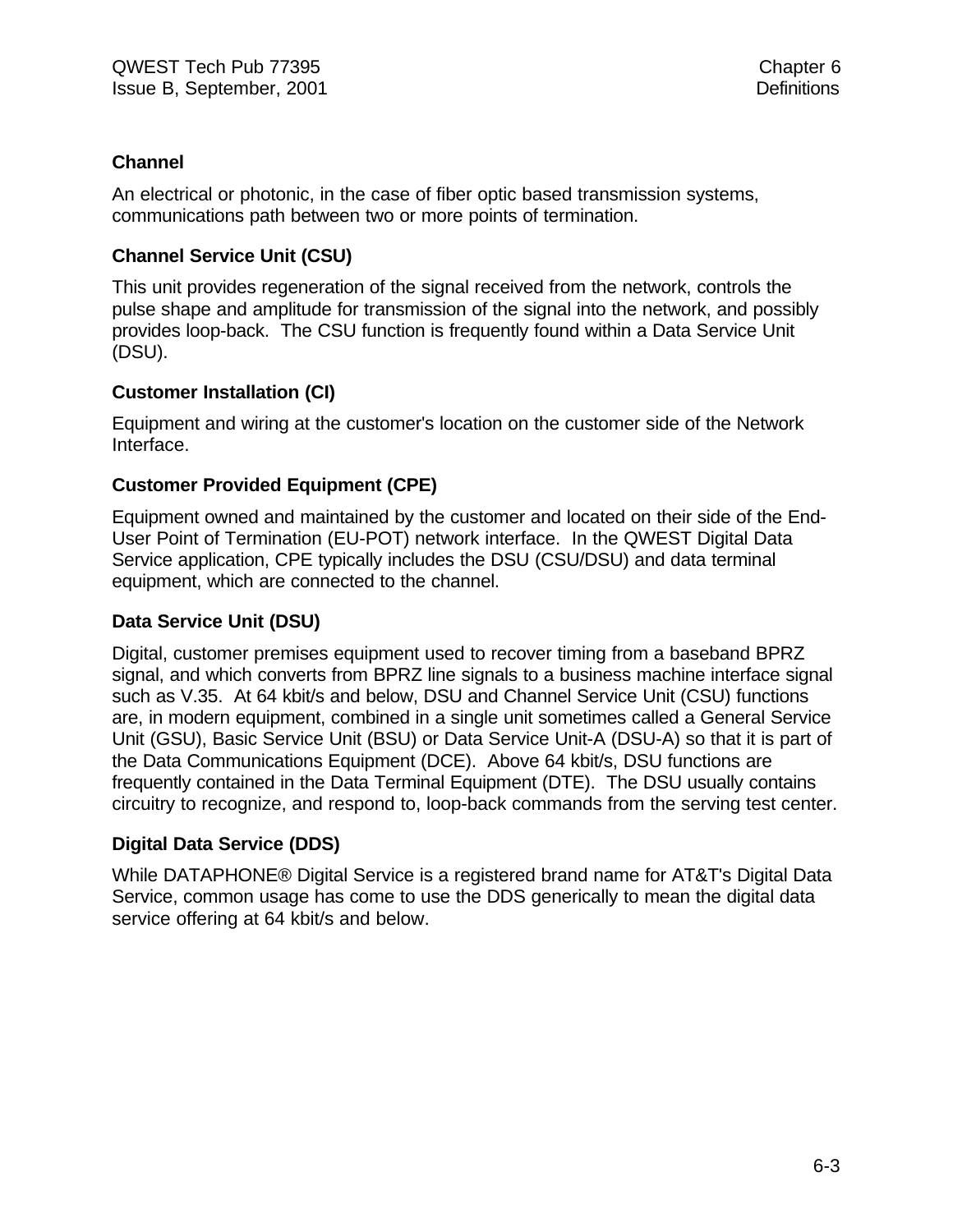### **End-User (EU)**

The term "End-User" denotes any customer of telecommunications service that is not a carrier, except that a carrier shall be deemed to be an "End-User" to the extent that such carrier uses a telecommunications service for administrative purposes without making such service available to others, directly or indirectly. The term is frequently used to denote the difference between a Carrier interface and an interface subject to unique regulatory requirements at non-Carrier customer premises (FCC Part 68, etc.)

#### **End-User POT (EU-POT)**

The Network Interface at the End-User's premises at which QWEST Communications Inc. responsibility for the provision of service ends.

#### **Enhanced Service Provider (ESP)**

A company that provides enhanced or value added services to EndUsers. An Enhanced Service Provider typically adds value to telephone lines using its own software and hardware.

#### **Interexchange Carrier (IC)/(IEC)** or Interexchange Common Carrier

Any individual, partnership, association, joint-stock company, trust, governmental entity or corporation engaged for hire in interstate or foreign communication by wire or radio, between two LATA's.

#### **Kilobit/Second (kbit/s)**

One thousand (1000) bits/second

#### **Local Access and Transport Area (LATA)**

A geographic area for the provision and administration of communications service. It encompasses designated exchanges that are grouped to serve common social, economic and other purposes.

#### **Local Exchange Carrier (LEC)**

The regulated entity providing Access and Intra-LATA services.

#### **Network Channel Interface (NCI) Code**

The Network Channel Interface (NCI) code is an encoded representation used to identify five (5) interface elements located at a Point of Termination (POT) at a central office or at the Network Interface at a customer location. The Interface code elements are: Total Conductors, Protocol, Impedances, Protocol Options, and Transmission Level Points (TLP). At a digital interface, the TLP element of the NCI code is not used.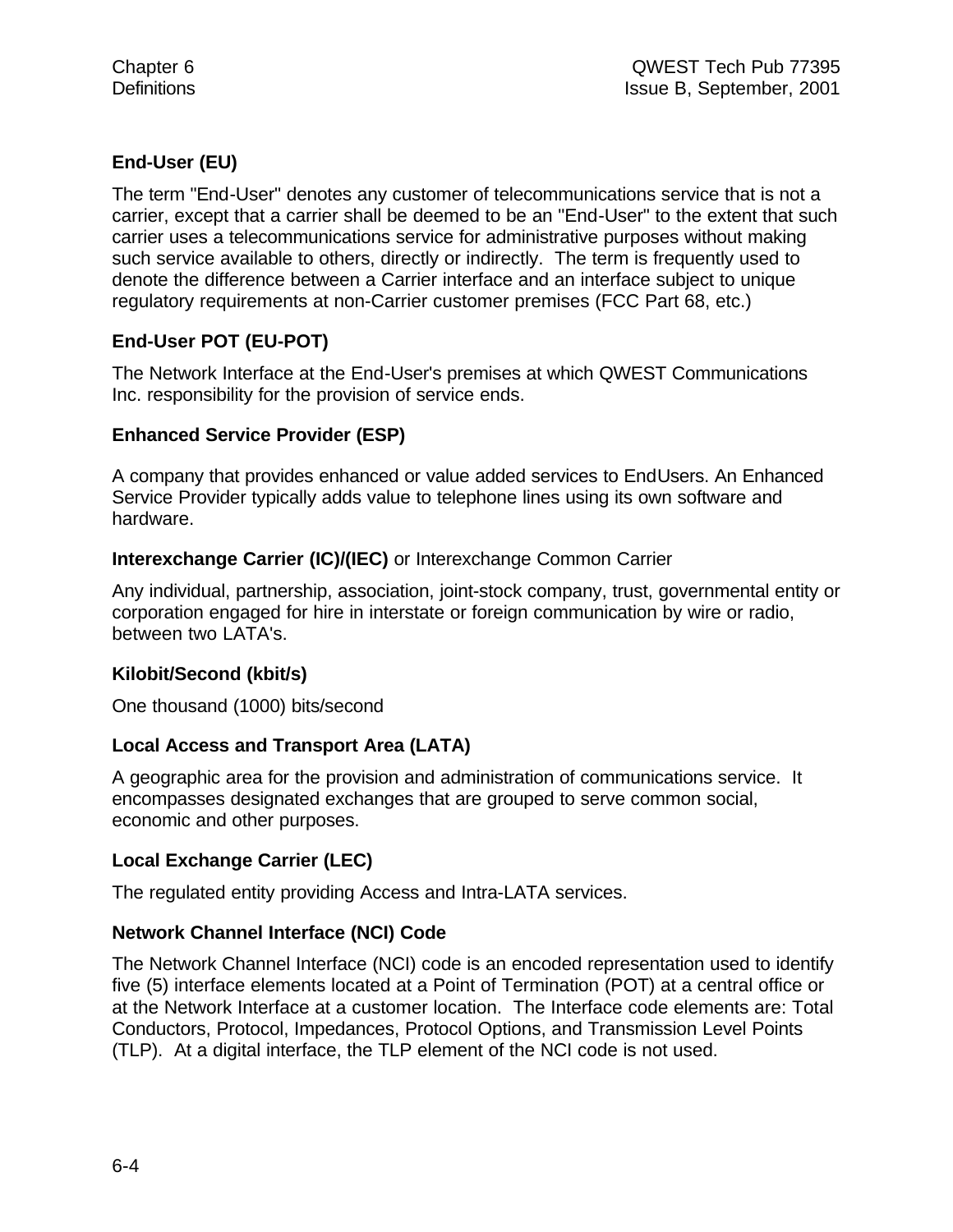#### **Network Interface (NI)**

The point of demarcation on the customer's premises at which QWEST Communications International Inc. responsibility for the provision of service ends.

#### **Point of Termination (POT**)

The physical telecommunications interface that establishes the technical interface, the test point(s), and the point(s) of operational responsibility. (See Network Interface).

#### **Premises**

Denotes a building or portion(s) of a building occupied by a single customer or end-user either as a place of business or residence.

#### **Protocol**

The rules for communication system operation which must be followed if communication is to be effected; the complete interaction of all possible series of messages across an interface. Protocols may govern portions of a network, types of service, or administrative procedures.

#### **Protocol Code**

The Protocol (character positions 3 and 4 or the Network Channel Interface [NCI] Code) is a two-character alpha code that defines requirements for the interface regarding signaling and transmission.

#### **Ring Cycle**

A period of time, nominally 6 seconds, of a ringing signal pattern.

#### **Router**

A special purpose computer that handles the connection between two or more networks. Routers view the destination addresses of the packets passing through them and then determines where to send the packets

#### **Signaling**

The transmission of information to establish, monitor, or release connections and/or provide Network Control.

#### **Socket**

The abstraction provided by the UNIX operating system that allows an application program to access the TCP/IP protocols.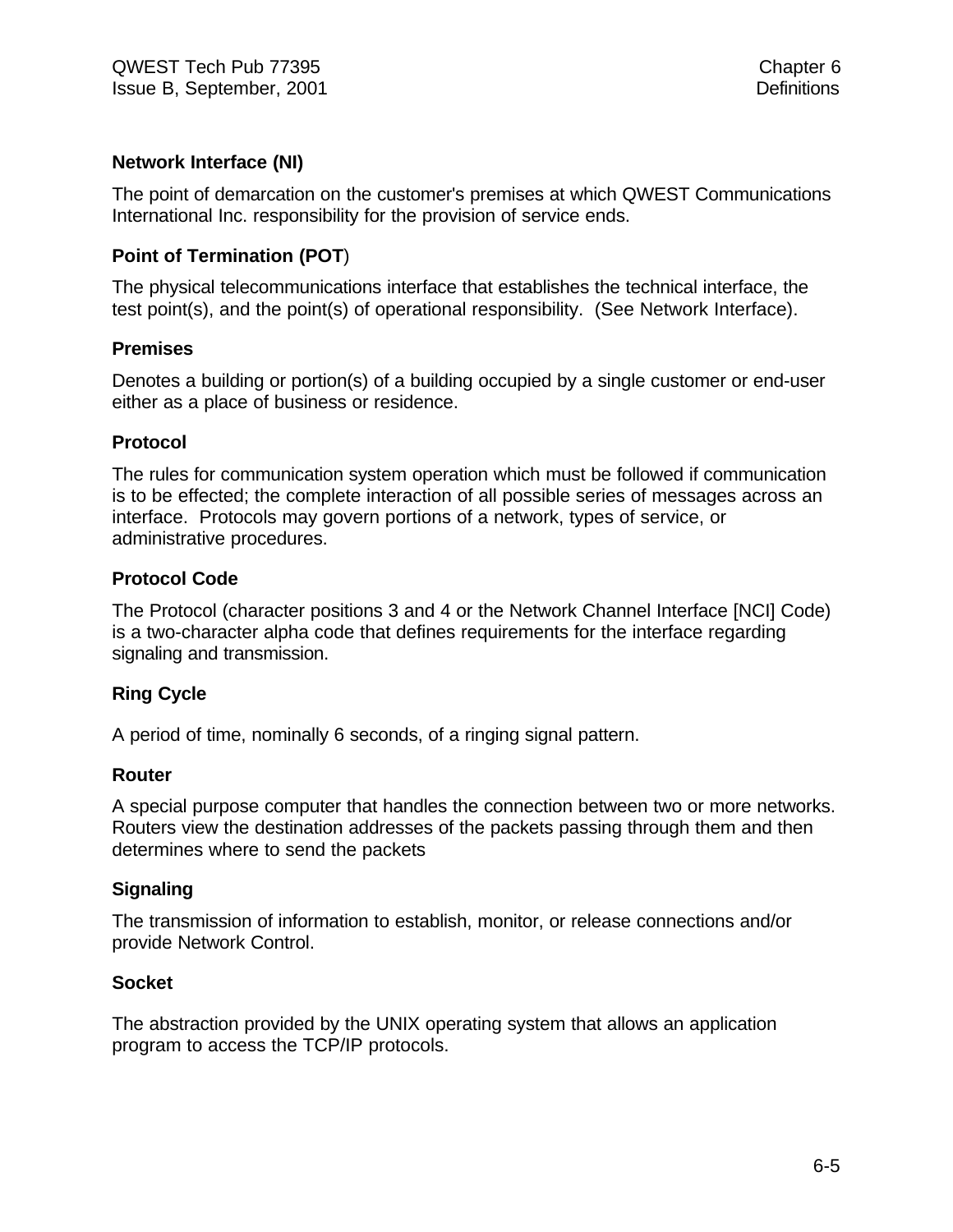#### **Transmission Control Protocol/Internet Protocol (TCP/IP)**

The entire protocol suite that allows one computer to transfer data packets to another computer.

#### **Transmission Path**

Denotes a path capable of transporting signals within the range of the service offering. A transmission path is comprised of physical or derived facilities consisting of any form or configuration of plant typically used in the telecommunications industry.

#### **Wire Center**

A building in which one or more central offices, used for the provision of local exchange services, are located.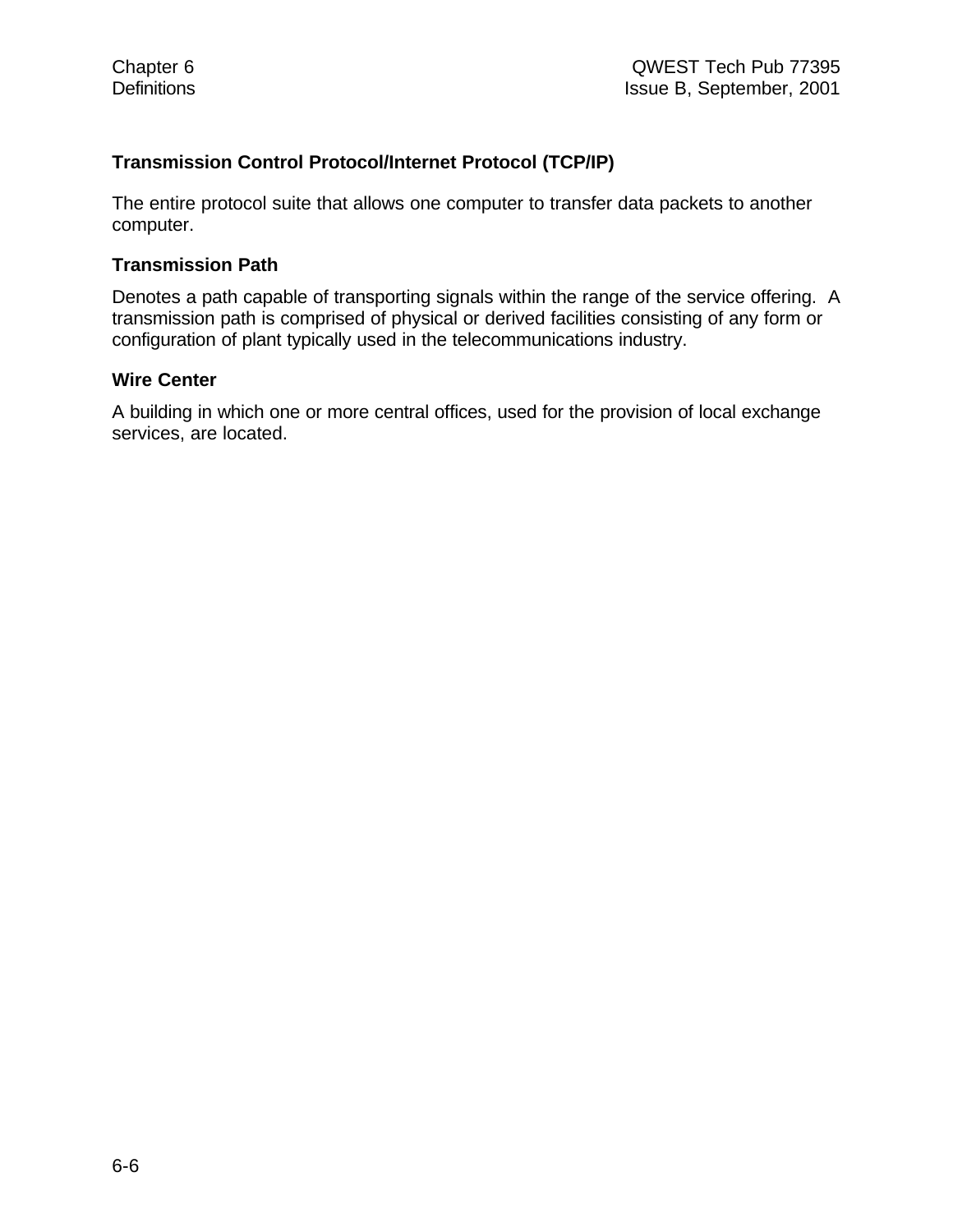# **Chapter and Section Page**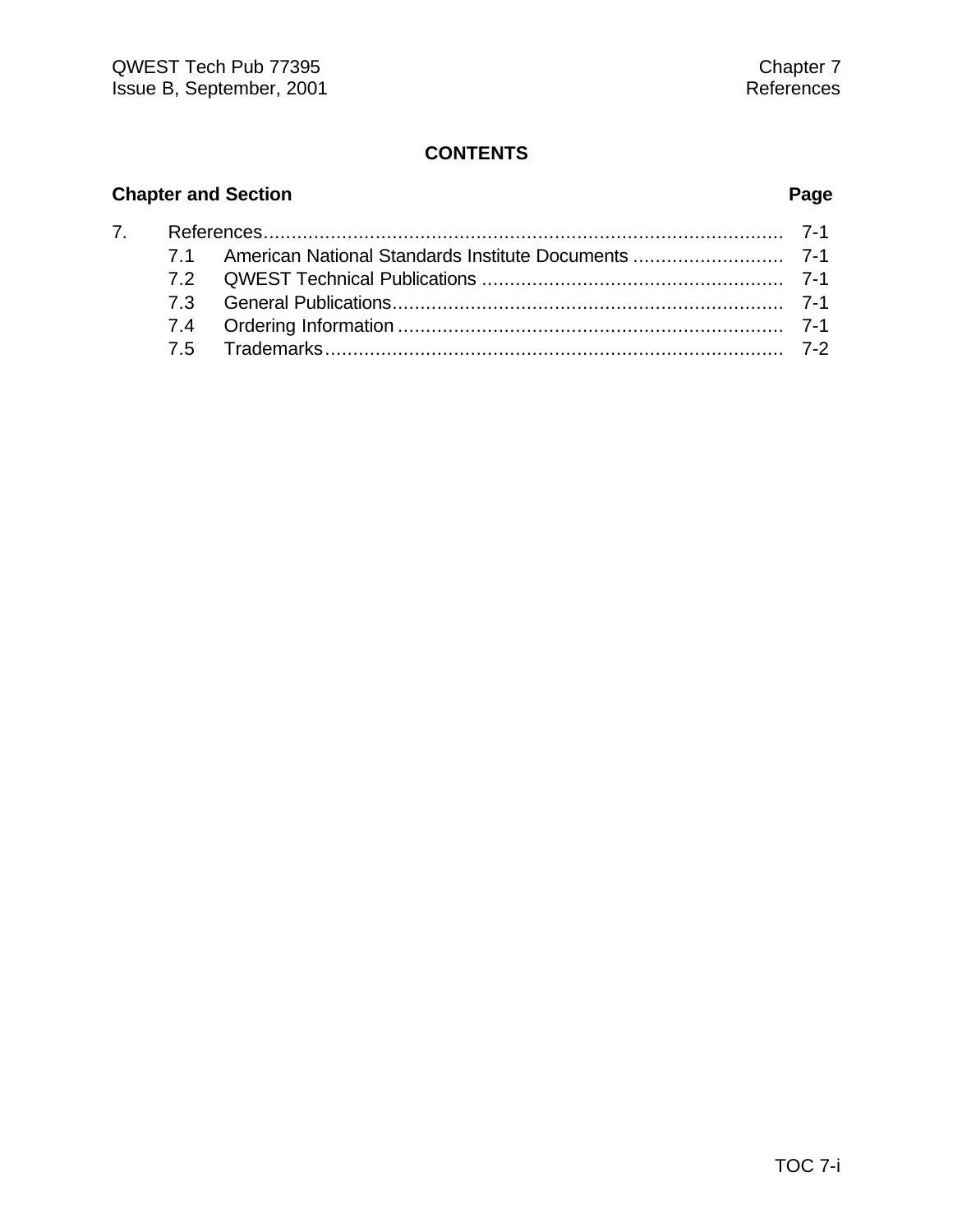#### **7. References**

#### **7.1 American National Standards Institute Documents**

- ANSI T1.223-1991 *Information Interchange Structure and Representation of Network Channel (NC) and Network Channel Interface (NCI) Codes for the North American Telecommunications System.*
- ANSI T1.410-1992 *Telecommunications Carrier-to-Customer Metallic Interface - Digital Data at 64 kbit/s and Subrates.*

#### **7.2 QWEST Technical Publications**

- PUB 77204 *QWEST Digital Data Service Product Description*, *Applications, and Interface Combinations.* Issue E, September 2001
- PUB 77312 *QWEST Digital Data Service Technical Description.* Issue G, September 2001

#### **7.3 General Publications**

- ISBN 0-02-415425-3 William Stallings, *Data and Computer Communications.* 5th Edition, 1997.
- ISBN 0-13-216987-8 Douglas E. Comer, *Internetworking with TCP/IP, Volume 1: Principles, Protocols, and Architecture*. 3rd Edition, 1995.

#### **7.4 Ordering Information**

All documents are subject to change and their citation in this document reflects the most current information available at the time of printing. Readers are advised to check status and availability of all documents.

Those who are not QWEST employees may order;

American National Standards Institute (ANSI) documents from:

American National Standards Institute Attn: Customer Service 11 West 42nd Street New York, NY 10036 Phone: (212) 642-4900 Fax: (212) 302-1286

ANSI has a catalog available which describes their publications.